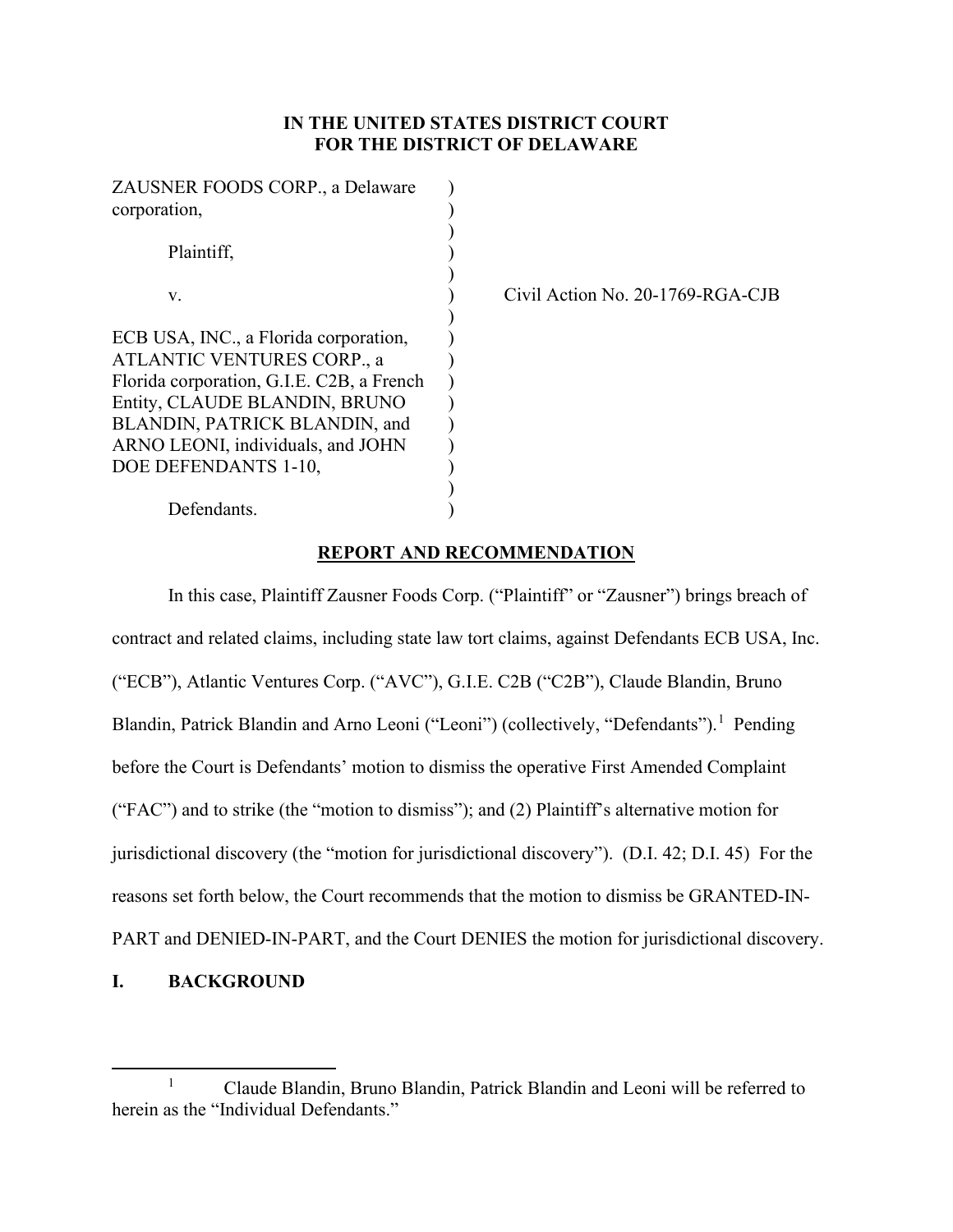## **A. Factual Background**

### **1. The Parties and Relevant Non-parties**

Plaintiff is a Delaware corporation with its principal place of business in Pennsylvania. (D.I. 39 at ¶ 1) Non-party ZNHC, Inc. ("ZNHC") was a Delaware corporation; it was Plaintiff's subsidiary, and it later merged into Plaintiff and thus no longer exists as a separate entity. (*Id*. at ¶¶ 4, 38) Non-party Schratter Foods, Inc. ("SFI") is a Delaware corporation, which was headquartered in Fairfield, New Jersey as of the time of certain relevant events in this case; it is now headquartered in Florida. (*Id*. at ¶ 6) SFI was a subsidiary of ZNHC, and is a specialty foods company that both imported and distributed various food products, including cheeses. (*Id*. at  $\P(37-38)$ 

ECB and AVC are Florida corporations with their principal places of business in Florida. (*Id.* at ¶¶ 2-3) C2B is a French "'cash-pooling'" entity based in the French territory of Guadeloupe, which is tasked with managing and funding entities related to Claude Blandin, Bruno Blandin and Patrick Blandin (collectively, "the Blandins"). (*Id*. at ¶¶ 13-14) The Blandins are the owners and operators of a group of French entities, through which they in turn own and operate ECB, AVC and C2B. (*Id*. at ¶ 8) The Blandins are all French citizens. (*Id*. at ¶¶ 9-11) Following the closing of the Stock Purchase Agreement ("SPA")—a contract at the heart of the claims discussed herein—Claude Blandin became the President of SFI, and Bruno and Patrick Blandin became directors and officers of SFI. (*Id*.) Leoni is a French citizen who is an associate of the Blandins; he was appointed CFO of SFI in the third quarter of 2015, became co-CEO of the company in February 2017 and became sole CEO in May 2017. (*Id*. at ¶ 12) Leoni is also the sole owner of Ilafy Development, LLC, which became a 2% owner of AVC after the Blandins purchased SFI. (*Id*.)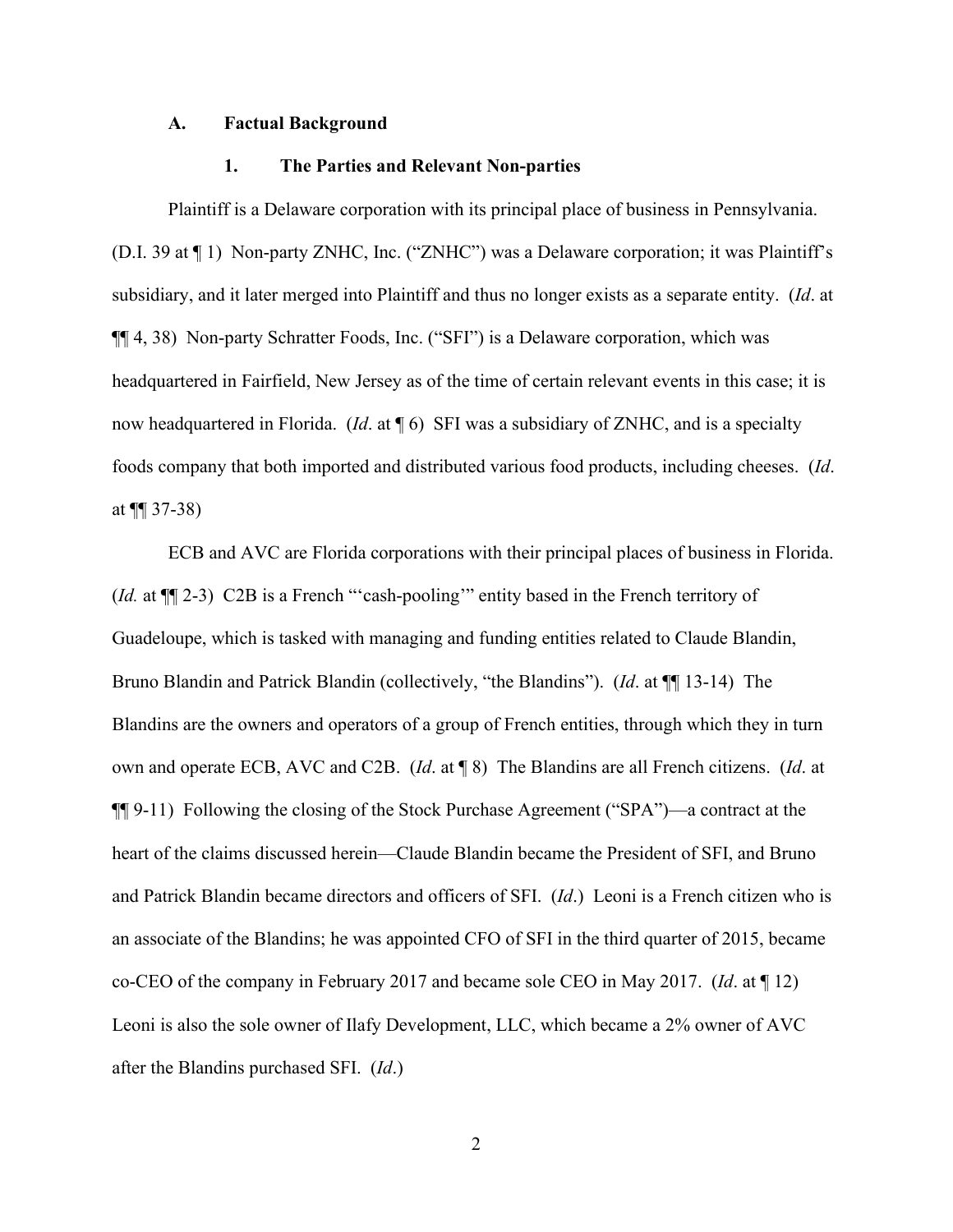### **2. Relevant Transactions**

On December 6, 2014, the SPA was executed. (*Id*. at ¶ 46) With the SPA, ZNHC sold all of the outstanding shares of SFI to ECB and third-party Voss Enterprises, Inc. ("VEI"). (*Id*.; D.I. 39, ex. 1 ("SPA")) Plaintiff was a guarantor regarding the sale. (*Id*.) On December 10, 2014, ECB and VEI assigned their interests in SFI to AVC; ECB and VEI owned 55% and 45% of AVC, respectively. (D.I. 39 at  $\P$  47) On December 31, 2014, the transaction officially closed ("the closing"). (*Id*. at ¶ 48)

The initial purchase price for SFI was \$27 million. (*Id*.) This money was payable in the following ways: (1) \$2 million was due at the closing; (2) \$15 million was due at a second closing in June 2015; and (3) four annual, equal subsequent installments of \$2.5 million were each due thereafter (the "Subsequent Installments"). (*Id*.) On June 16, 2015, the parties to the SPA entered into Amendment No. 1 to the SPA; in Amendment No. 1, the parties agreed to a downward adjustment of the total amount of the Subsequent Installments from \$10 million to \$6.1 million (with each such installment payment now being \$1.525 million instead of \$2.5 million). (*Id*. at ¶¶ 61-62)

Along with the SPA, ZNHC entered into the Stock Pledge Agreement with ECB and VEI; the Stock Pledge Agreement is incorporated into the SPA via the SPA's Section II.3(b) and is attached to the SPA as an exhibit. (*Id*. at ¶ 49; D.I. 39, ex. 1 at ex. C ("Stock Pledge Agreement")) Pursuant to the Stock Pledge Agreement, ECB and VEI pledged 90% of SFI's stock as collateral to secure the Subsequent Installments due to ZNHC (in the event of ECB and VEI's default). (D.I. 39 at ¶ 50; Stock Pledge Agreement at ¶¶ 1(d), 2, 3)

Much went wrong from there in terms of relations between the relevant parties. As a result, *inter alia*, ECB and AVC did not pay the \$6.1 Subsequent Installments—an outcome that,

3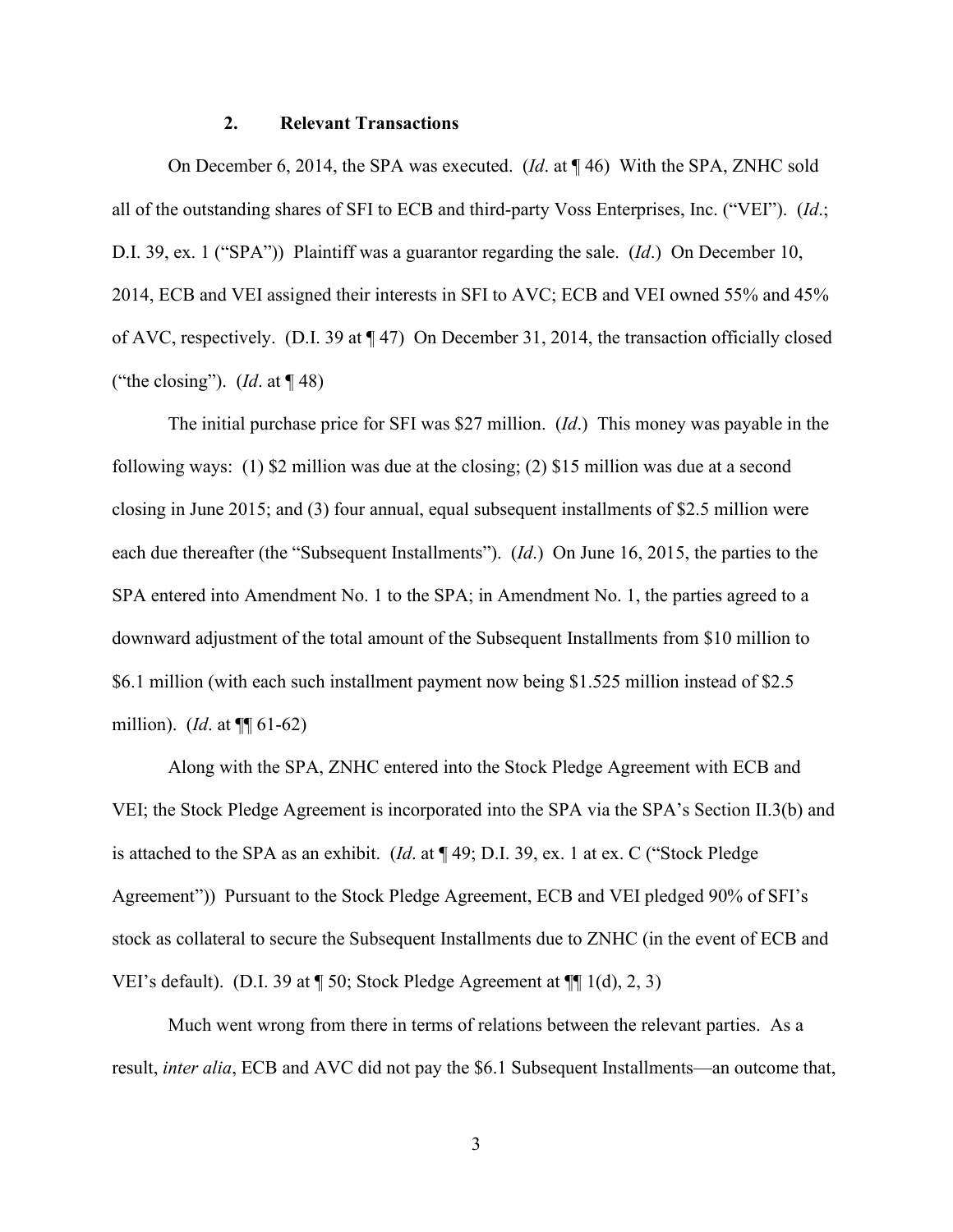in significant part, led to this lawsuit. (D.I. 39 at  $\P(64)^2$  $\P(64)^2$  ECB and AVC also sold SFI's assets to Atalanta Corporation ("Atalanta") in February 2018 for at least \$12 million. (*Id.* at ¶¶ 98-99, 102) Subsequently, on April 30, 2018, Defendants caused SFI to file an Assignment for the Benefit of Creditors Proceeding (an "ABC Proceeding") in Florida, which resulted in SFI being liquidated. (*Id.* at ¶¶ 107-08) Plaintiff alleges that this "destroyed, dissipated and disposed of the value of [its] security interest in 90% of the shares of SFI" that had been pledged as collateral to secure the Subsequent Installments. (*Id*. at ¶ 108)

Additional relevant factual allegations will be discussed below in the appropriate portions of Section II.

# **B. Procedural Background**

On December 24, 2020, Plaintiff filed its initial Complaint in this case. (D.I. 1) On

February 1, 2021, United States District Judge Richard G. Andrews referred the case to the Court

for all purposes through the case-dispositive motion deadline. (D.I. 15) On April 12, 2021,

Plaintiff filed the FAC. (D.I. 39) The FAC contains nine causes of action:

- First Cause of Action: Breach of contract—i.e., the SPA against ECB and AVC. (D.I. 39 at  $\P$ [129-43)
- Second Cause of Action: Breach of contract—i.e., the Stock Pledge Agreement—against ECB and AVC. (*Id.* at  $\P$  144-49)
- Third Cause of Action: Breach of contract—i.e., Amendment No. 1—against ECB and AVC. (*Id.* at ¶¶ 150-55)
- Fourth Cause of Action: Breach of the implied covenant of good faith and fair dealing (relating to the Stock Pledge Agreement) against ECB and AVC. (*Id*. at ¶¶ 156-65)

<span id="page-3-0"></span><sup>2</sup> The parties and related entities are also involved in various other litigation matters with each other. These suits include *ECB USA, Inc. v. Savencia S.A*., Civil Action No. 19-731- RGA-CJB (D. Del.), a case in this Court that also has to do with the SPA (the "Related Litigation").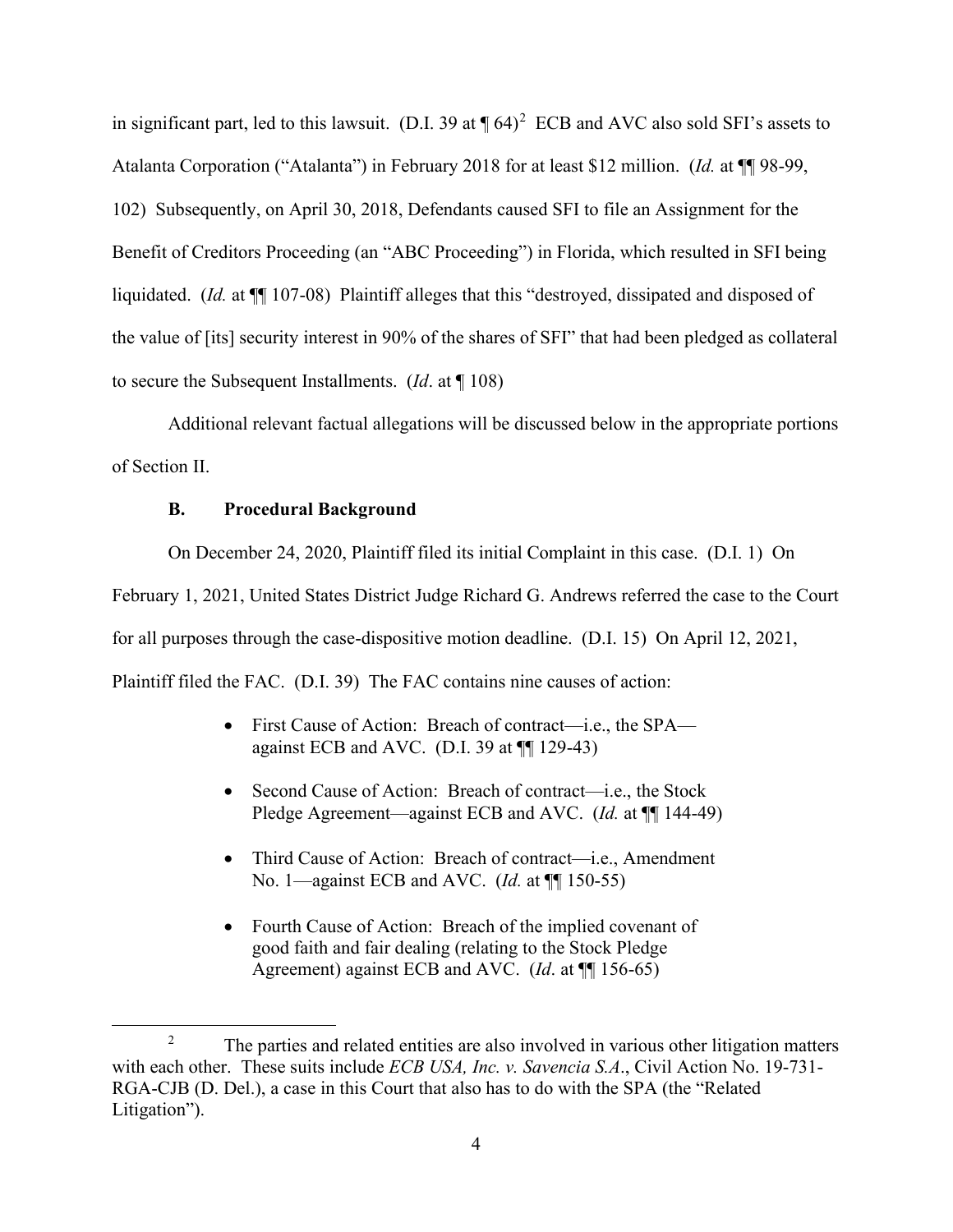- Fifth Cause of Action: Equitable accounting against all Defendants. (*Id*. at ¶¶ 166-73)
- Sixth Cause of Action: Tortious interference with contract against the Individual Defendants and C2B. (*Id*. at ¶¶ 174-80)
- Seventh Cause of Action: Conspiracy to commit tortious interference with contract against the Individual Defendants and C2B. (*Id*. at ¶¶ 181-87)

Below, for ease of reference, the Court will refer to these causes of action as "Counts" (e.g., Count I, Count II, etc.).

On May 6, 2021, Defendants filed the motion to dismiss, (D.I. 42), and on June 1,

Plaintiff filed the motion for jurisdictional discovery, (D.I. 45). Briefing was completed on the motions by July 7, 2021. (D.I. 52) Plaintiff requested oral argument on the motions, (D.I. 48; D.I. 49), which request is hereby DENIED.

# **II. DISCUSSION**

Defendants make various challenges to Plaintiff's FAC in their motion to dismiss. The Court will address those challenges in turn below.

# **A. Standing**

Defendants first argue that all claims against them should be dismissed for lack of subject matter jurisdiction and because Plaintiff lacks standing to bring the claims. (D.I. 43 at 7-10) These arguments stem from Defendants' assertion that ECB and AVC do not owe any obligation to Plaintiff under the SPA—and thus that Plaintiff does not have standing to assert its claims pursuant to the contracts at issue—because ZNHC, not Zausner, was the signatory to the SPA (as the "Seller")<sup>[3](#page-4-0)</sup> and the Stock Pledge Agreement. (*Id.* at 7)

<span id="page-4-0"></span><sup>3</sup> Again, a representative of Zausner did sign the SPA, but only as a "Guarantor" and not as the "Seller." (SPA at 75-76)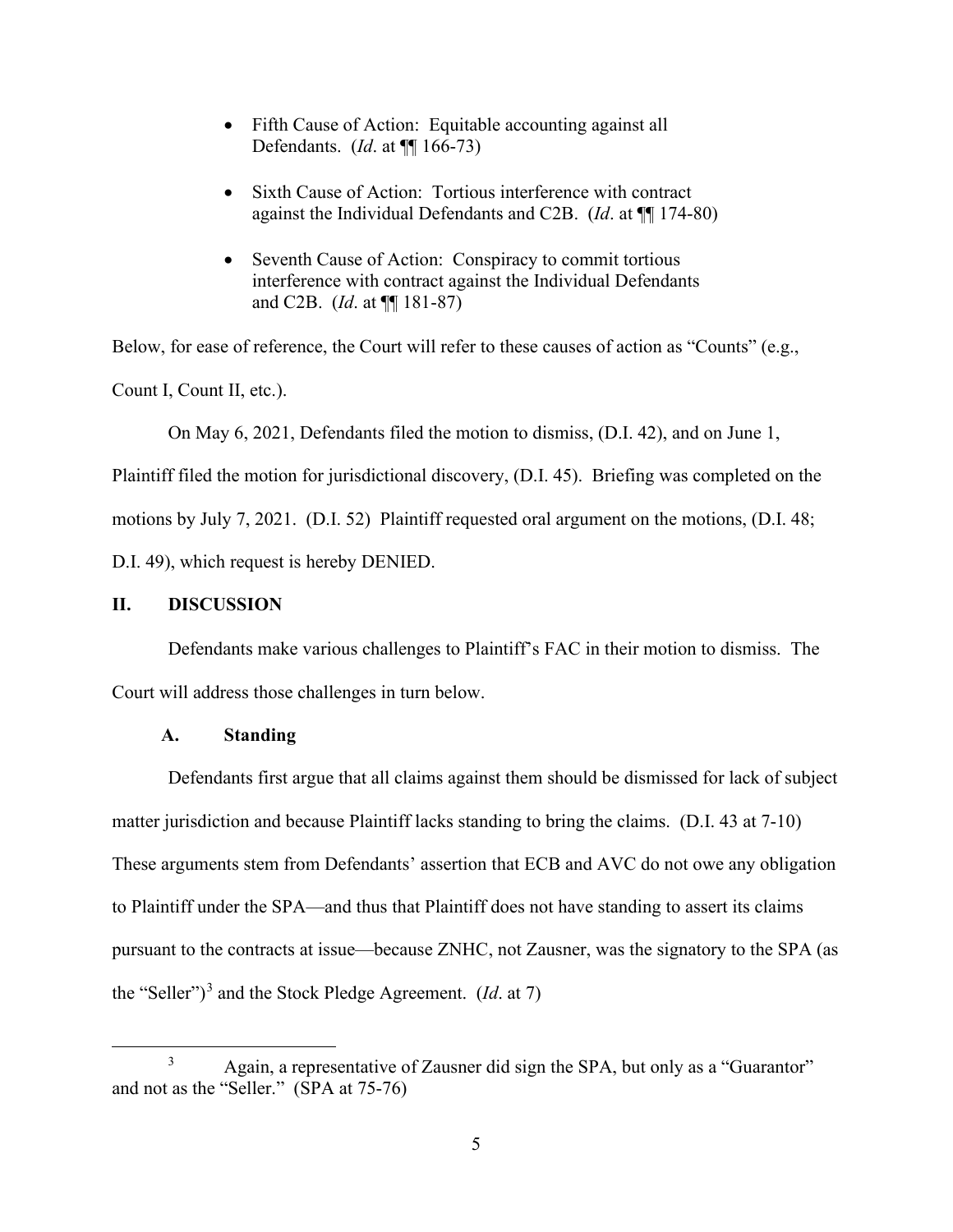The Court first addresses the relevant standard of review. With their argument here, it appears that Defendants are raising a "prudential standing" question: i.e., one that implicates the requirement that a plaintiff must generally assert his own legal rights and interests, and may not rest his claim to relief on the legal rights or interests of third parties. *In re Majestic Star Casino, LLC*, [716 F.3d 736, 748](http://scholar.google.com/scholar?q=716+f.3d+736&btnG=&hl=en&as_sdt=6) ([3d Cir. 2013](http://www.google.com/search?q=utah+rules+of+civil+procedure,+rule++2013)); *Harrison v. Soroof Int'l, Inc.*, [320 F. Supp. 3d 602, 610-](http://scholar.google.com/scholar?q=320+f.+supp.+3d+602&btnG=&hl=en&as_sdt=6) [11](http://scholar.google.com/scholar?q=320+f.+supp.+3d+602&btnG=&hl=en&as_sdt=6) (D. Del. 2018); *see also* (D.I. 43 at 7-10 (in this section of its briefing, Plaintiff repeatedly asserting that this is a "standing" issue and referencing only "prudential standing[,]" not Article III standing)). Normally "lack of standing" arguments are considered jurisdictional issues assessed under [Federal Rule of Civil Procedure 12\(b\)\(1\)](http://www.google.com/search?q=FRCP+12(b)(1)), though there is some question in the courts as to whether a prudential standing challenge is appropriately analyzed pursuant to Rule 12(b)(1) or [Federal Rule of Civil Procedure 12\(b\)\(6\)](http://www.google.com/search?q=FRCP+12(b)(6)). *Harrison*, [320 F. Supp. 3d at 610-12](http://scholar.google.com/scholar?q=320+f.+supp.+3d+602&btnG=&hl=en&as_sdt=6) (citing cases); *see also Martinez v. Bank of Am., N.A.*, [664 F. App'x 250, 252](http://scholar.google.com/scholar?q=664+f.+app���x+250&btnG=&hl=en&as_sdt=6) n.3 (3[d Cir. 2016\)](http://www.google.com/search?q=utah+rules+of+civil+procedure,+rule++2016) (noting that whether a prudential standing issue is properly assessed as a non-jurisdictional issue under Rule 12(b)(6) is an open question, but not deciding the issue).

In this case, the Court will assume that Rule 12(b)(1) applies. *See Future Care Consultants, LLC v. Connolly*, Civil No. 17-2552 (RMB/AMD), [2018 WL 1069414](https://www.westlaw.com/Link/Document/FullText?rs=USCLink&vr=3.0&findType=Y&cite=2018%2Bwl%2B1069414&refPos=1069414&refPosType=s&clientid=USCourts), at \*3 (D.N.J. Feb. 26, 2018); *Acceleration Bay LLC v. Activision Blizzard, Inc.*, Civil Action Nos. 15- 228-RGA, 15-282-RGA, 15-311-RGA, [2016 WL 3186890,](https://www.westlaw.com/Link/Document/FullText?rs=USCLink&vr=3.0&findType=Y&cite=2016%2Bwl%2B3186890&refPos=3186890&refPosType=s&clientid=USCourts) at \*5 (D. Del. June 3, 2016). But its analysis would be little different if Rule 12(b)(6) applied instead. That is because under Rule 12(b)(1), Defendants' argument for dismissal here would rightly be characterized as a facial challenge to subject matter jurisdiction—since Defendants do not ask the Court to consider or rely on any facts other than those in the FAC or in the exhibits attached thereto (such as the SPA). (D.I. 43 at 7-10 (Plaintiff pointing only to the FAC and the SPA in making its arguments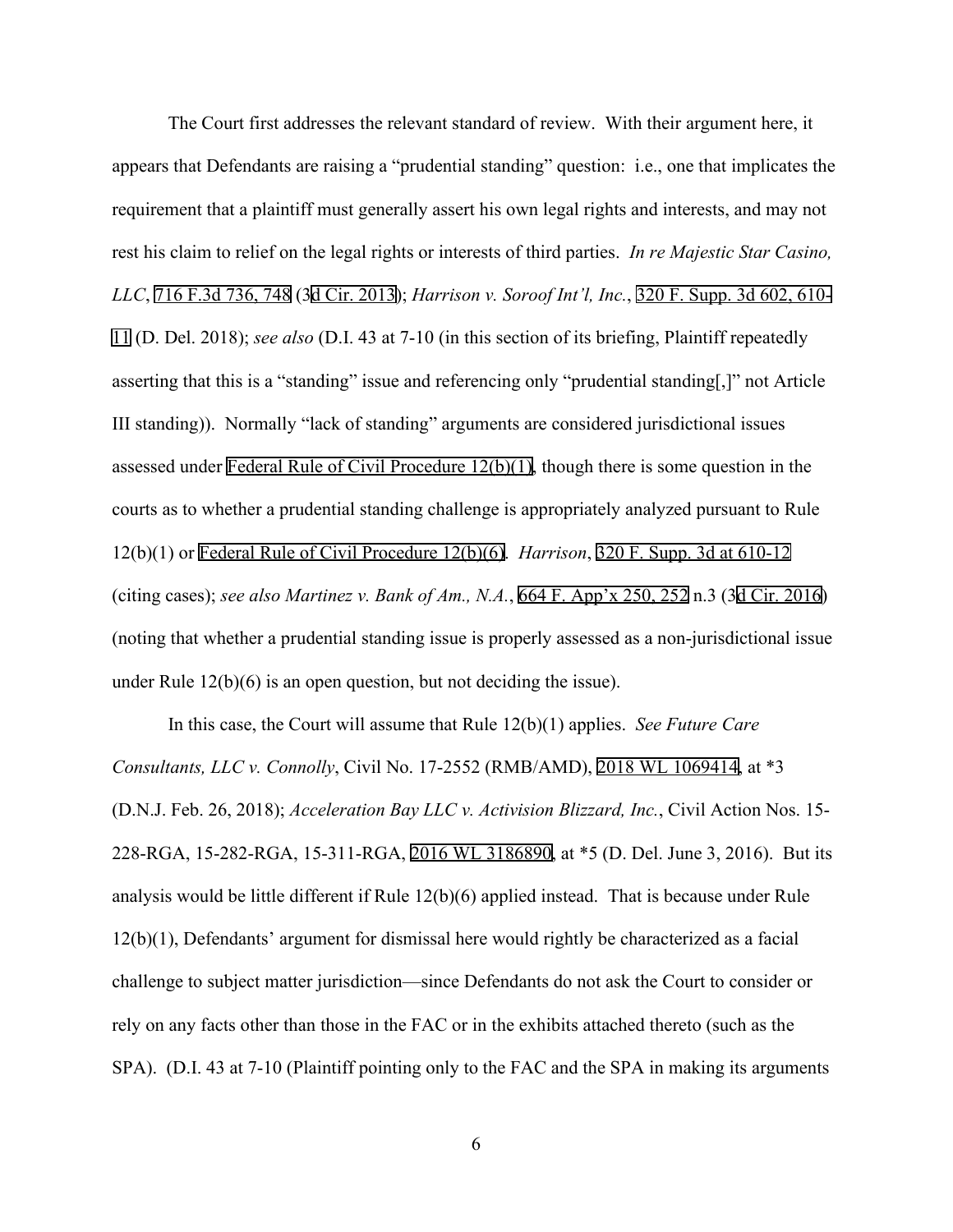regarding standing)); *see also Harrison*, [320 F. Supp. 3d at 611](http://scholar.google.com/scholar?q=320+f.+supp.+3d+602&btnG=&hl=en&as_sdt=6); *Future Care*, [2018 WL](https://www.westlaw.com/Link/Document/FullText?rs=USCLink&vr=3.0&findType=Y&cite=2018%2Bwl1069414&refPos=1069414&refPosType=s&clientid=USCourts)  [1069414](https://www.westlaw.com/Link/Document/FullText?rs=USCLink&vr=3.0&findType=Y&cite=2018%2Bwl1069414&refPos=1069414&refPosType=s&clientid=USCourts), at \*3; *TSMC Tech., Inc. v. Zond, LLC*, Civil Action No. 14-721-LPS-CJB, [2014 WL](https://www.westlaw.com/Link/Document/FullText?rs=USCLink&vr=3.0&findType=Y&cite=2014%2Bwl%2B%2B7498398&refPos=7498398&refPosType=s&clientid=USCourts) [7498398](https://www.westlaw.com/Link/Document/FullText?rs=USCLink&vr=3.0&findType=Y&cite=2014%2Bwl%2B%2B7498398&refPos=7498398&refPosType=s&clientid=USCourts), at \*3 (D. Del. Jan. 8, 2014). And a facial challenge to jurisdiction under Rule 12(b)(1) does not materially differ from the inquiry that a court conducts on a Rule 12(b)(6) motion; in both cases, the well-pleaded factual allegations are afforded the presumption of truth. *Harrison*, [320 F. Supp. 3d at 611;](http://scholar.google.com/scholar?q=320+f.+supp.+3d+602&btnG=&hl=en&as_sdt=6) *Future Care*, [2018 WL 1069414,](https://www.westlaw.com/Link/Document/FullText?rs=USCLink&vr=3.0&findType=Y&cite=2018%2Bwl%2B1069414&refPos=1069414&refPosType=s&clientid=USCourts) at \*3.

The Court now turns to the merits. In the FAC, Plaintiff attempted to pre-empt this standing issue by repeatedly alleging that: (1) ZNHC assigned its rights under the SPA and the Stock Pledge Agreement to Zausner; and (2) Zausner is the successor-in-interest by merger to ZNHC. (D.I. 39 at ¶¶ 4, 131, 146, 147, 158, 159, 160) Defendants, however, argue that these allegations are insufficient to remedy a standing problem. With regard to Plaintiff's allegation that ZNHC assigned its rights in the SPA to Zausner, Defendants retort that there is an antiassignment provision in Section XII.4 of the SPA—and that this provision renders null and void any rights that Zausner might claim to have obtained via an assignment. (D.I. 43 at 8) The relevant portion of that provision is excerpted below (with the portion that Defendants focus on noted in italics):

> This Agreement shall be binding upon, and inure to the benefit of, the parties hereto and their respective successors, heirs, legal representatives and permitted assigns. *Neither party may directly or indirectly assign any of its rights or delegate any of its obligations under this Agreement by operation of law or otherwise, without the prior written consent of the other party. Any purported direct or indirect assignment in violation of this Section shall be null and void ab initio*. . . .

(SPA at § XII.4 (emphasis added)) And with regard to Plaintiff's allegation that ZNHC became Zausner due to a merger (i.e., that Zausner is ZNHC's successor-in-interest via the merger),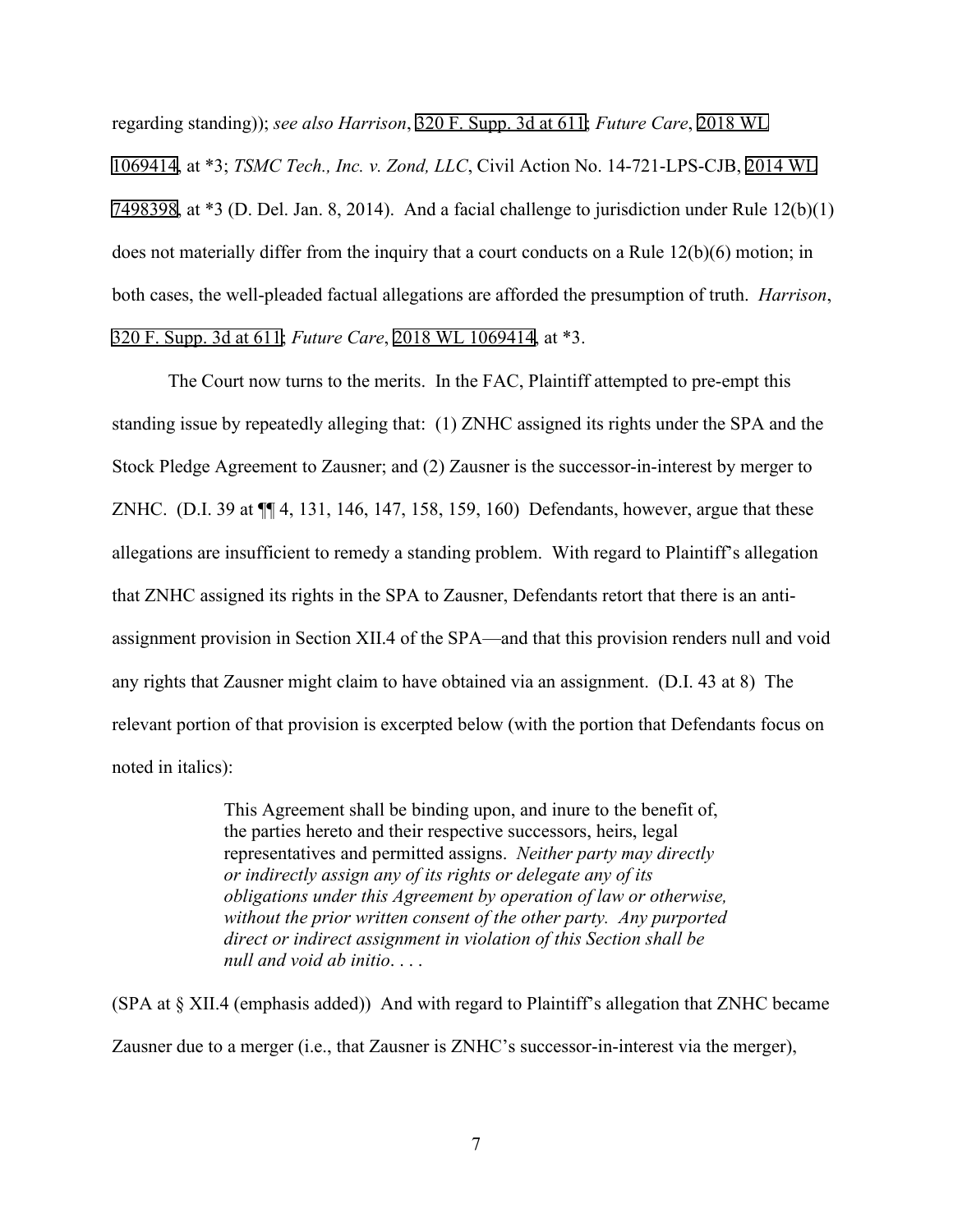Defendants argue that under Delaware law,<sup>[4](#page-7-0)</sup> after a merger, the transfer of any rights from a predecessor to a surviving entity is considered to be an assignment of rights "by operation of law" (and thus, is not effective here in light of the above-italicized terms of the anti-assignment provision). (D.I. 43 at 8 (citing *MTA Canada Royalty Corp. v. Compania Minera Pangea, S.A. de C.V*., C.A. No.: N19C-11-228 AML, [2020 WL 5554161](https://www.westlaw.com/Link/Document/FullText?rs=USCLink&vr=3.0&findType=Y&cite=2020%2Bwl%2B5554161&refPos=5554161&refPosType=s&clientid=USCourts) (Del. Super. Ct. Sept. 16, 2020))

In response, Plaintiff offers a number of reasons why Defendants' standing arguments miss the mark. (D.I. 44 at 3-7) But the Court need only address one of them here. That is Plaintiff's argument that in the portion of Section XII.4 that Defendants quote from, they ignore the first sentence, which states: "This Agreement *shall be binding upon, and inure to the benefit of, the parties hereto and their respective successors,* heirs, legal representatives and permitted assigns." (SPA at § XII.4 (emphasis added)) In the Court's view, this sentence makes it very clear that ZNHC's successor-by-merger, Zausner,<sup>[5](#page-7-1)</sup> has the full right to seek to enforce the SPA's provisions (including the right to payment from ECB/AVC), since those provisions "inure[d] to [Zausner's] benefit" when it succeeded ZNHC. (*Id*.) And that is exactly what Zausner is seeking to do via this lawsuit. Moreover, Section XII.4's first sentence leaves little doubt that the SPA considers a party's "successors" to be a different category of entity than a party's "permitted assigns." "Permitted assigns" are able to enjoy the benefits of the SPA, but only if

<span id="page-7-0"></span><sup>&</sup>lt;sup>4</sup> Defendants do not explain why Delaware law would be relevant to this issue, as opposed to federal law or Florida state law (the SPA has a Florida choice-of-law provision). (SPA at § XII.5; D.I. 44 at 4) In light of the Court's decision though, it would not matter what law applies to this standing question; the decision would surely be the same regardless.

<span id="page-7-1"></span> $5$  There surely can be no dispute that Plaintiff has plausibly alleged that Zausner was ZNHC's successor-in-interest. Not only does Plaintiff repeatedly assert that to be so in the FAC, (D.I. 39 at  $\P$ [4, 131, 146, 158), but in the Related Litigation, ECB and AVC allege the same (and then use Zausner's status as successor to ZNHC as a basis to allege that Zausner is liable for breach of the SPA). (D.I. 44 at 5 (citing Related Action, D.I. 77 at 1; *id*., D.I. 147 at 1  $\& \P(7)$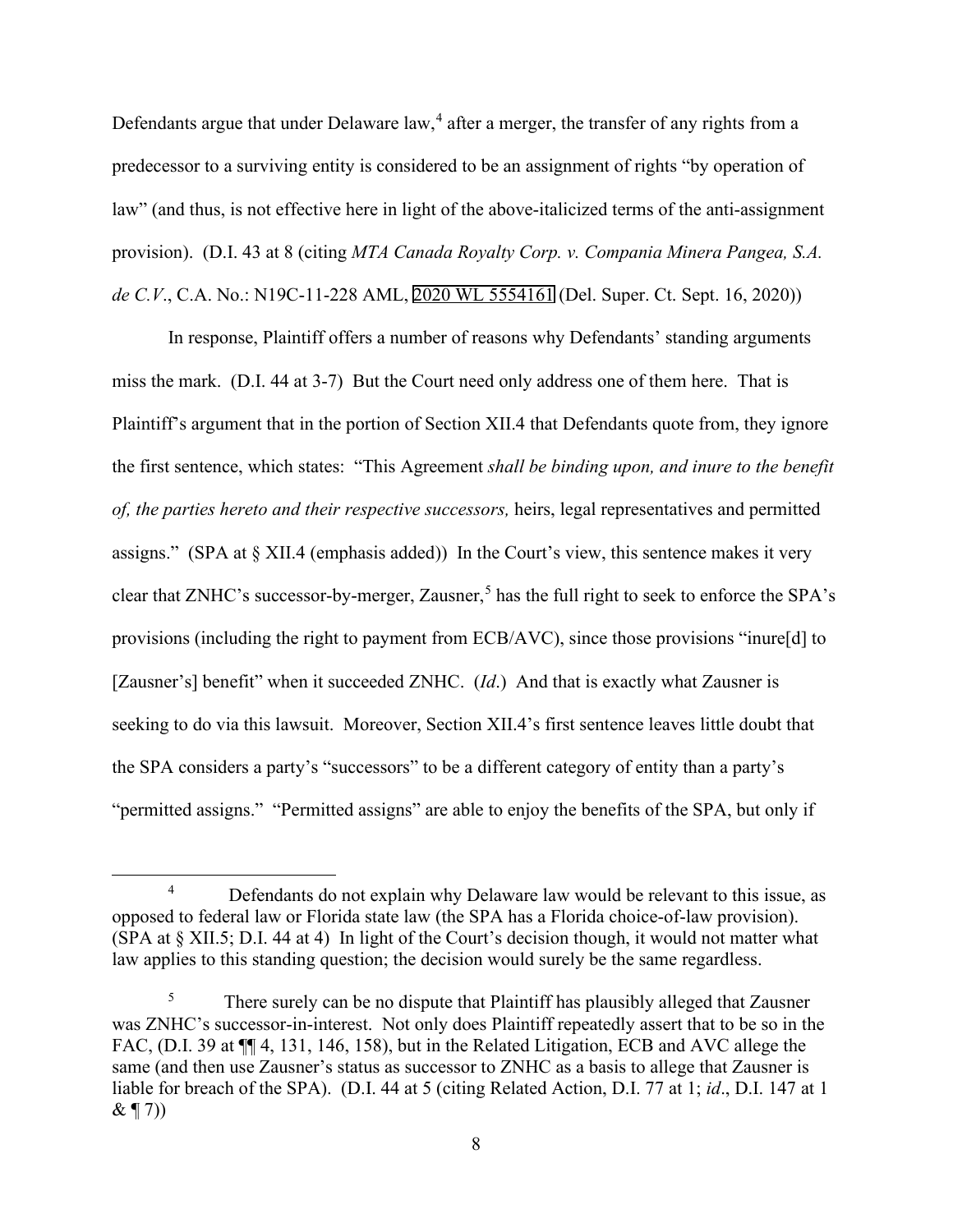they are "permitted" to do so via consent from the other parties to the SPA. But "successors" do not need to get this "permi[ssion]" in order to enjoy the SPA's fruits—since in the first sentence of Section XII.4, the parties explicitly agreed that a successor necessarily enjoys those very rights from the start.

Defendants claim that reading the first sentence of Section XII.4 in this way would render the next two sentences of the anti-assignment provision "useless or inexplicable." (D.I. 47 at 2 (internal quotation marks and citation omitted)) In other words, Defendants argue that: (1) when the anti-assignment provision is referring to the assignment of rights "by operation of law" it must be referring to a scenario where rights transfer from a predecessor entity to a surviving entity by merger; (2) the anti-assignment provision says that assignment of rights "by operation of law" do not take effect without the prior written consent of the other party to the SPA, so (3) Plaintiff's reading of the provision (which would not require such written consent in such a scenario) must be wrong. Defendants' logic rests on the assumption that the provision's reference to assignment "by operation of law" can *only* be referring to an assignment-viamerger-type scenario. Yet the Court does not see why that is so. There could well be other ways—in addition to a merger—that a party could be said to have assigned its rights under the SPA "by operation of law." That might happen, by way of just one example, via the transfer of property from a debtor to a bankruptcy estate in a bankruptcy proceeding. *Cf. King v. Ind. Harbor Belt R.R. Co.*, Case No. 2:15-CV-245 JD, [2018 WL 1566821,](https://www.westlaw.com/Link/Document/FullText?rs=USCLink&vr=3.0&findType=Y&cite=2018%2Bwl%2B1566821&refPos=1566821&refPosType=s&clientid=USCourts) at \*2 (N.D. Ind. Mar. 30, 2018) ("At the time a debtor files a bankruptcy petition, the debtor's property, by operation of law, becomes part of the bankruptcy estate whether properly disclosed or not."); *In re Ordonez*, Bankruptcy Number: 10-37596, [2018 WL 1135498](https://www.westlaw.com/Link/Document/FullText?rs=USCLink&vr=3.0&findType=Y&cite=2018%2Bwl%2B1135498&refPos=1135498&refPosType=s&clientid=USCourts), at \*4 (Bankr. D. Utah Feb. 28, 2018) ("The Debtor's legal claims in the Lawsuit are property. When she filed bankruptcy, those legal claims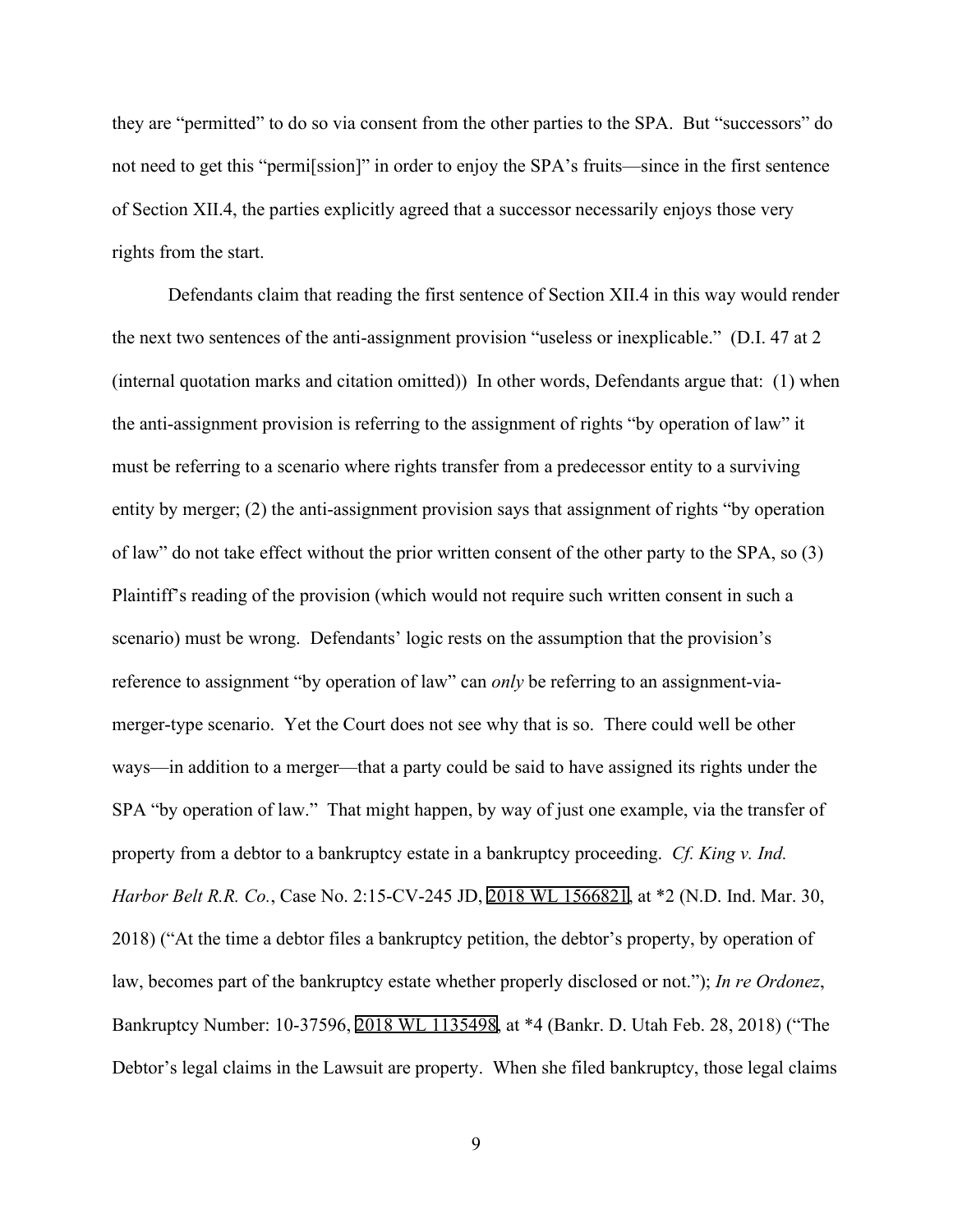became part of the bankruptcy estate, along with all other 'legal or equitable interests of the debtor in property.'[] This transfer of the Debtor's property into the bankruptcy estate is done by operation of law, specifically the Bankruptcy Code.").

For these reasons, the Court concludes that Plaintiff has withstood Defendants' facial challenge to standing here, pursuant to Rule 12(b)(1).

## **B. Personal Jurisdiction**

Next, Defendants argue that all of the claims against the Individual Defendants should be dismissed for lack of personal jurisdiction, pursuant to [Federal Rule of Civil Procedure 12\(b\)\(2\)](http://www.google.com/search?q=FRCP+12(b)(2)). (D.I. 43 at 10-14) In support of this argument, the Individual Defendants filed declarations stating that they never transacted any business in, performed any work in or engaged in any conduct directed to the State of Delaware, and otherwise have no meaningful contacts with the state. (D.I. 43, ex. A)

Below, the Court will first set out the legal standard regarding a Rule 12(b)(2) challenge. Then it will turn to the merits.

### **1. Legal Standard**

Rule  $12(b)(2)$  directs courts to dismiss a case when the court lacks personal jurisdiction over the defendant. When a defendant moves to dismiss a lawsuit for lack of personal jurisdiction, the plaintiff bears the burden of showing the basis for jurisdiction. *Power Integrations, Inc. v. BCD Semiconductor Corp.*, [547 F. Supp. 2d 365, 369](http://scholar.google.com/scholar?q=547+f.+supp.+2d+365&btnG=&hl=en&as_sdt=6) (D. Del. 2008). To satisfy its burden, the plaintiff must produce "'sworn affidavits or other competent evidence," since this type of Rule 12(b)(2) motion "'requires resolution of factual issues outside the pleadings.'" *Marnavi S.p.A. v. Keehan*, [900 F. Supp. 2d 377, 385](http://scholar.google.com/scholar?q=900+f.+supp.+2d+377&btnG=&hl=en&as_sdt=6) (D. Del. 2012) (quoting *Time Share Vacation Club v. Atl. Resorts, Ltd.*, [735 F.2d 61, 67](http://scholar.google.com/scholar?q=735+f.2d+61&btnG=&hl=en&as_sdt=6) & n.9 ([3d Cir. 1984\)](http://www.google.com/search?q=utah+rules+of+civil+procedure,+rule++1984))); *see also*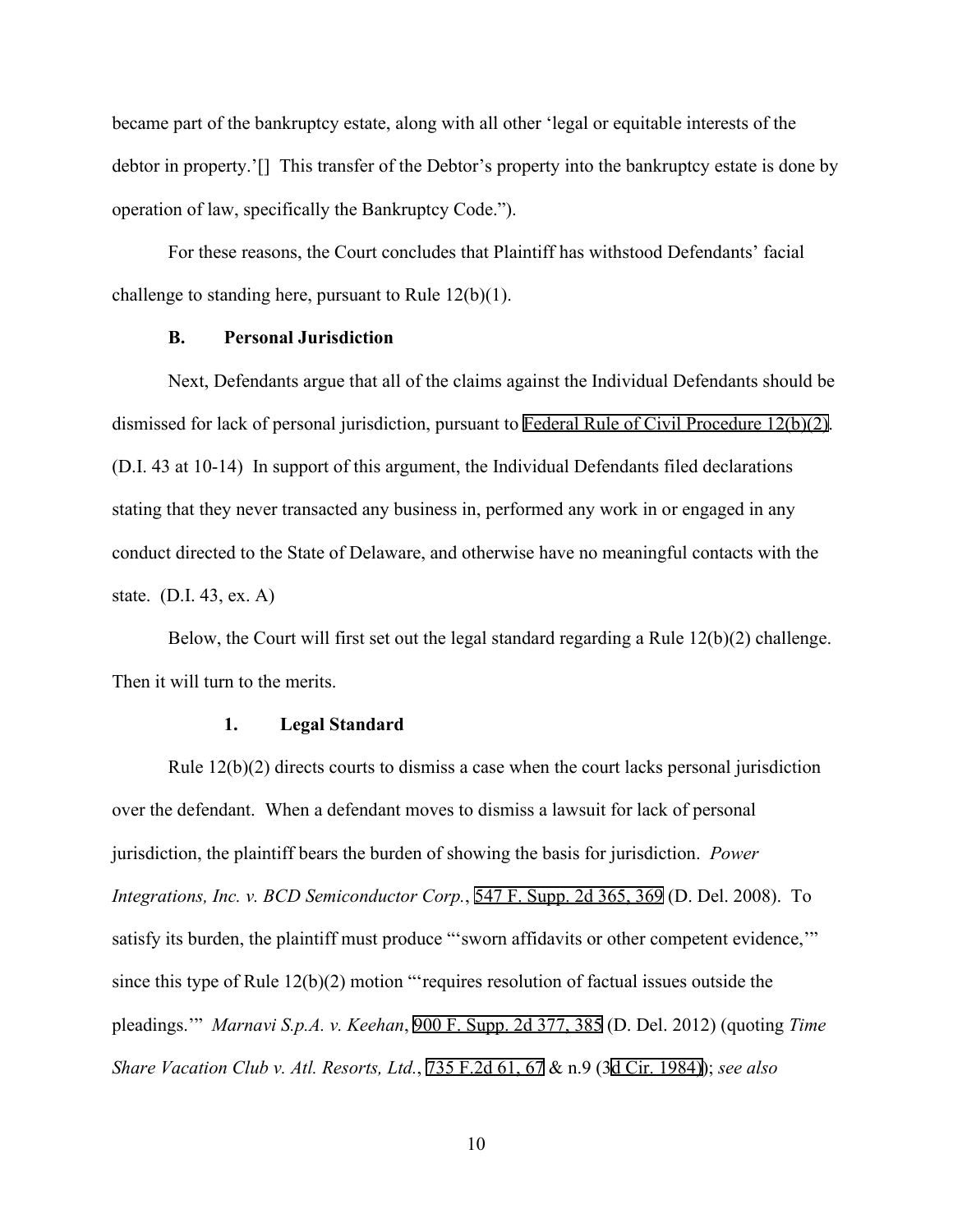*Perlight Solar Co. Ltd. v. Perlight Sales N. Am. LLC*, C.A. No. 14-331-LPS, [2015 WL 5544966](https://www.westlaw.com/Link/Document/FullText?rs=USCLink&vr=3.0&findType=Y&cite=2015%2Bwl%2B5544966&refPos=5544966&refPosType=s&clientid=USCourts), at \*2 (D. Del. Sept. 18, 2015). In a case like this one, where a district court has not held an evidentiary hearing, the plaintiff must only make a *prima facie* showing that personal jurisdiction exists. *See Perlight Solar*, [2015 WL 5544966,](https://www.westlaw.com/Link/Document/FullText?rs=USCLink&vr=3.0&findType=Y&cite=2015%2Bwl%2B5544966&refPos=5544966&refPosType=s&clientid=USCourts) at \*2; *Hardwire, LLC v. Zero Int'l, Inc*., Civil Action No. 14-54-LPS-CJB, [2014 WL 5144610](https://www.westlaw.com/Link/Document/FullText?rs=USCLink&vr=3.0&findType=Y&cite=2014%2Bwl%2B5144610&refPos=5144610&refPosType=s&clientid=USCourts), at \*5 (D. Del. Oct. 14, 2014). To do so, the plaintiff must establish with reasonable particularity sufficient contacts between the defendant and the forum state. *Mellon Bank (E.) PSFS, Nat'l Ass'n v. Farino*, 960 [F.2d 1217, 1223](http://scholar.google.com/scholar?q=960+f.2d+1217&btnG=&hl=en&as_sdt=6) (3[d Cir.](http://www.google.com/search?q=utah+rules+of+civil+procedure,+rule+++1992) [1992](http://www.google.com/search?q=utah+rules+of+civil+procedure,+rule+++1992)). All factual inferences to be drawn from the pleadings, affidavits and exhibits must be drawn in the plaintiff's favor at this stage. *Hardwire*, [2014 WL 5144610,](https://www.westlaw.com/Link/Document/FullText?rs=USCLink&vr=3.0&findType=Y&cite=2014%2Bwl%2B5144610&refPos=5144610&refPosType=s&clientid=USCourts) at \*5 (citing cases); *Power Integrations*, [547 F. Supp. 2d at 369.](http://scholar.google.com/scholar?q=547+f.+supp.+2d+365&btnG=&hl=en&as_sdt=6)

In order to establish personal jurisdiction, a plaintiff typically must adduce facts sufficient to satisfy two requirements—one statutory and one constitutional. *Perlight Solar*, [2015 WL 5544966,](https://www.westlaw.com/Link/Document/FullText?rs=USCLink&vr=3.0&findType=Y&cite=2015%2Bwl%2B5544966&refPos=5544966&refPosType=s&clientid=USCourts) at \*2; *Hardwire*, [2014 WL 5144610](https://www.westlaw.com/Link/Document/FullText?rs=USCLink&vr=3.0&findType=Y&cite=2014%2Bwl%2B5144610&refPos=5144610&refPosType=s&clientid=USCourts), at \*6. First, the Court must consider whether the defendant's actions fall within the scope of Delaware's long-arm statute. *Hardwire*, [2014 WL 5144610,](https://www.westlaw.com/Link/Document/FullText?rs=USCLink&vr=3.0&findType=Y&cite=2014%2Bwl%2B5144610&refPos=5144610&refPosType=s&clientid=USCourts) at \*6; *see also Power Integrations*, [547 F. Supp. 2d at 369.](http://scholar.google.com/scholar?q=547+f.+supp.+2d+365&btnG=&hl=en&as_sdt=6) Second, the Court must determine whether the exercise of jurisdiction comports with the defendant's right to due process. *Hardwire*, [2014 WL 5144610,](https://www.westlaw.com/Link/Document/FullText?rs=USCLink&vr=3.0&findType=Y&cite=2014%2Bwl%2B5144610&refPos=5144610&refPosType=s&clientid=USCourts) at \*6; *Power Integrations*, [547 F. Supp. 2d at 369](http://scholar.google.com/scholar?q=547+f.+supp.+2d+365&btnG=&hl=en&as_sdt=6)  (citing *Int'l Shoe Co. v. Washington*, [326 U.S. 31](http://www.google.com/search?q=326+u.s.+310)[0,](http://scholar.google.com/scholar?q=326+u.s.+310&btnG=&hl=en&as_sdt=6) [316](http://www.google.com/search?q=316) (1945)). Due process is satisfied where the court finds that "certain minimum contacts" exist between the defendant and the forum state "such that the maintenance of the suit does not offend traditional notions of fair play and substantial justice." *Int'l Shoe Co. v. Washington*, [326 U.S. 310](http://www.google.com/search?q=326+u.s.+310)[, 3](http://scholar.google.com/scholar?q=326+u.s.+310&btnG=&hl=en&as_sdt=6)[16](http://www.google.com/search?q=316) (1945) (internal quotation marks and citation omitted).

### **2. Discussion**

11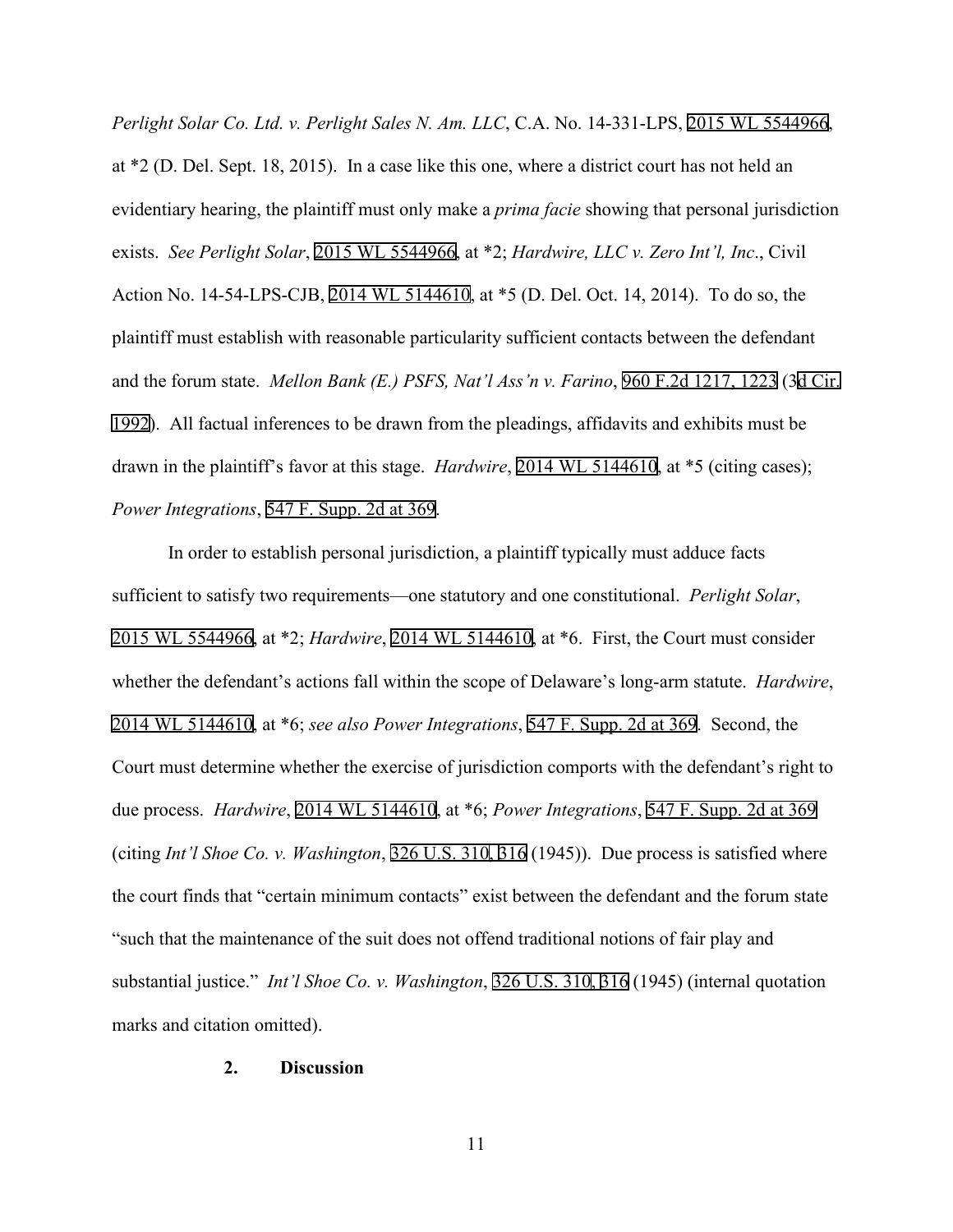Plaintiff asserts that this Court has personal jurisdiction over the Individual Defendants on multiple grounds. (*See, e.g.*, D.I. 44 at 2) First, Plaintiff contends that the Individual Defendants are bound by the Delaware forum selection clauses in the SPA (Section XII.5) and Amendment No. 1 (paragraph 9). Second, Plaintiff argues that the Court has jurisdiction under Delaware's long-arm statute. Third, Plaintiff asserts that the Court can exercise jurisdiction pursuant to the conspiracy doctrine of personal jurisdiction. Fourth and finally, Plaintiff points to the alter ego theory as warranting the exercise of this Court's jurisdiction.

For the reasons discussed below, the Court finds that plaintiff has failed to make a *prima facie* showing that personal jurisdiction exists with respect to each of these theories.

## **a. The SPA and Amendment No. 1's Forum Selection Clauses**

When a party enters into an agreement that contains a valid forum selection clause, the party is considered to have expressly consented to personal jurisdiction in the relevant jurisdiction. *See, e.g.*, *Burger King Corp. v. Rudzewicz*, [471 U.S. 46](http://www.google.com/search?q=471+u.s.+462)[2,](http://scholar.google.com/scholar?q=471+u.s.+462&btnG=&hl=en&as_sdt=6) [472](http://www.google.com/search?q=472) n.14 (1985); *ECB USA, Inc. v. Savencia, S.A.*, Civil Action No. 19-731-RGA-CJB, [2020 WL 11762200](https://www.westlaw.com/Link/Document/FullText?rs=USCLink&vr=3.0&findType=Y&cite=2020%2Bwl%2B11762200&refPos=11762200&refPosType=s&clientid=USCourts), at \*7 (D. Del. July 10, 2020).<sup>[6](#page-11-0)</sup> Delaware courts have found that a non-signatory to an agreement can be bound by the agreement's forum selection clause where three elements are satisfied: (1) the forum selection clause is valid; (2) the non-signatory is a third-party beneficiary of the agreement or is closely related to the agreement; and (3) the claim against the non-signatory arises from the non-signatory's status relating to the agreement. *Carlyle Inv. Mgmt. LLC v. Moonmouth Co. SA*,

<span id="page-11-0"></span> $6\,$  If a defendant has expressly consented to a court's jurisdiction pursuant to a forum selection clause, then the court is not required to undertake a separate due process "minimum contacts" analysis. *Truinject Corp. v. Nestle Skin Health, S.A.*, C.A. No. 19-592- LPS-JLH, [2019 WL 6828984,](https://www.westlaw.com/Link/Document/FullText?rs=USCLink&vr=3.0&findType=Y&cite=2019%2B%2Bwl%2B%2B6828984&refPos=6828984&refPosType=s&clientid=USCourts) at \*8 (D. Del. Dec. 13, 2019) (citing cases).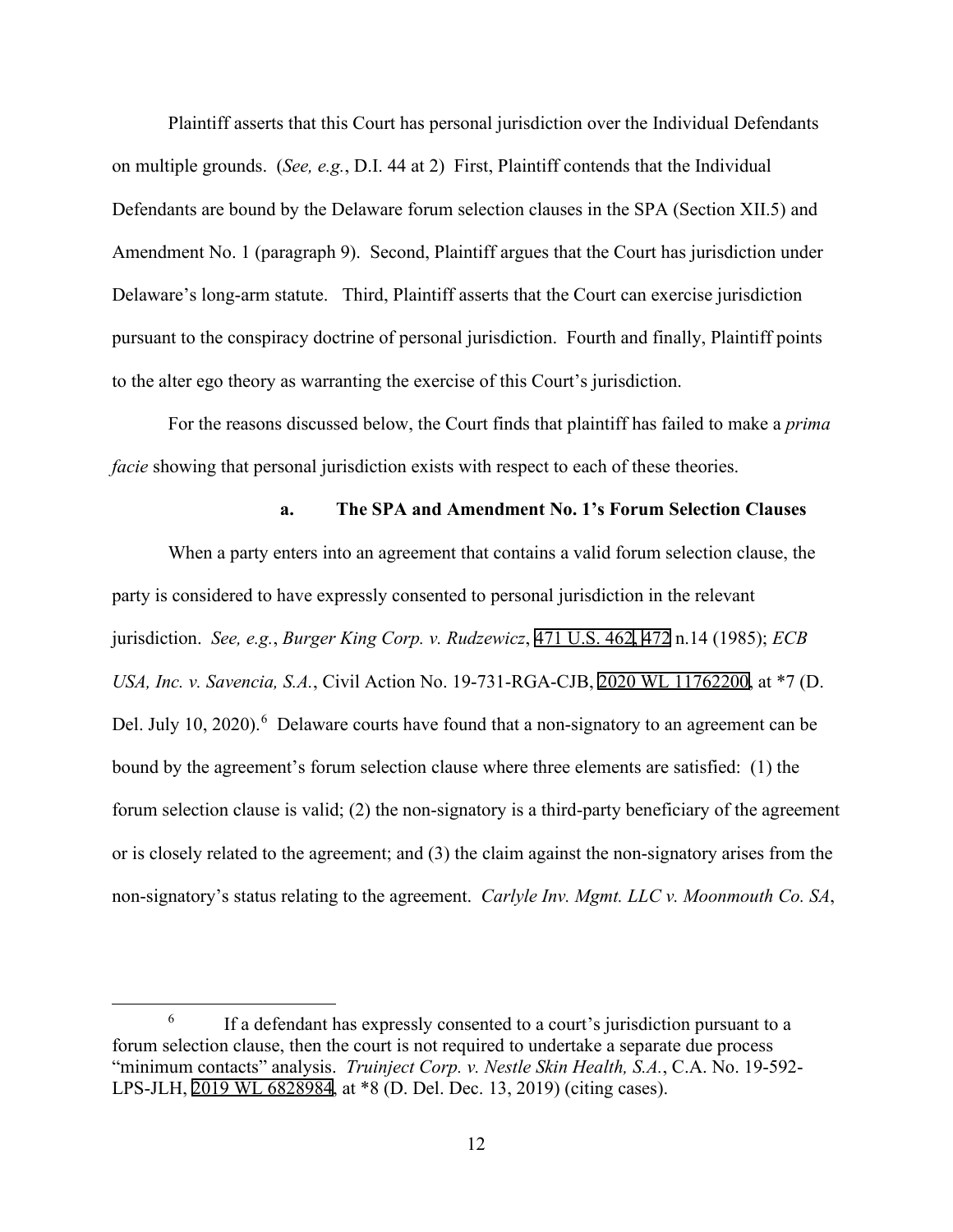[779 F.3d 214, 218](http://scholar.google.com/scholar?q=779+f.3d+214&btnG=&hl=en&as_sdt=6) (3[d Cir. 2015\)](http://www.google.com/search?q=utah+rules+of+civil+procedure,+rule++2015) (citing Delaware law); *Truinject Corp. v. Nestle Skin Health, S.A.*, C.A. No. 19-592-LPS-JLH, [2019 WL 6828984,](https://www.westlaw.com/Link/Document/FullText?rs=USCLink&vr=3.0&findType=Y&cite=2019%2Bwl%2B6828984&refPos=6828984&refPosType=s&clientid=USCourts) at \*11 (D. Del. Dec. 13, 2019) (same).<sup>[7](#page-12-0)</sup> Plaintiff asserts that these elements are met here, that the Individual Defendants are therefore bound by the forum selection clauses, and that the Court thus has personal jurisdiction as to the Individual Defendants. (D.I. 44 at 7-9)

As to this issue, the parties dispute only whether the second element of the above-referenced test is satisfied.<sup>[8](#page-12-1)</sup> On that front, Plaintiff's theory is that the Individual Defendants are "closely related" to both the SPA and Amendment No. 1. (*Id.* at 8) The "closely related" test is an application of equitable estoppel, serving to "prevent a non-signatory from embracing a contract, and then turning its back on the portions of the contract . . . that it finds distasteful." *Truinject Corp.*, [2019 WL 6828984](https://www.westlaw.com/Link/Document/FullText?rs=USCLink&vr=3.0&findType=Y&cite=2019%2Bwl%2B6828984&refPos=6828984&refPosType=s&clientid=USCourts), at \*12 (internal quotation marks and citation omitted); *Neurvana Med., LLC v. Balt USA, LLC*, C.A. No. 2019-0034-KSJM, [2019 WL 4464268](https://www.westlaw.com/Link/Document/FullText?rs=USCLink&vr=3.0&findType=Y&cite=2019%2Bwl%2B4464268&refPos=4464268&refPosType=s&clientid=USCourts), at \*3 (Del. Ch. Sept. 18, 2019) (internal quotation marks and citation omitted). Pursuant to Delaware law, there are two ways that an entity can be closely related to an agreement: (1) it received a direct benefit (which can be pecuniary or non-pecuniary) from the agreement; or (2) it was

<span id="page-12-0"></span> $7 \text{$  The parties did not explicitly address whether state or federal law applies here to the question of whether a forum selection clause binds a non-signatory to an agreement. In their briefs, both sides cite to cases from the federal courts as well as from Delaware state courts in support of their positions. (D.I. 44 at 8-9; D.I. 47 at 7-9) The United States Court of Appeals for the Third Circuit has explained that a court should utilize state law in assessing this issue (unless the parties have agreed otherwise). *In re McGraw-Hill Global Educ. Holdings LLC*, [909](http://scholar.google.com/scholar?q=909+f.3d++48&btnG=&hl=en&as_sdt=6)  [F.3d 48, 58-59](http://scholar.google.com/scholar?q=909+f.3d++48&btnG=&hl=en&as_sdt=6) (3d Cir. 2018). Thus, the Court will apply Delaware law (as it has been applied by both Delaware state courts and federal courts) to this issue, just as the parties often do in their briefing. (Delaware state law also applies to the remaining issues addressed in this personal jurisdiction subsection of the Report and Recommendation.).

<span id="page-12-1"></span><sup>&</sup>lt;sup>8</sup> The Individual Defendants do not dispute that the first and third elements of the test are met. (D.I. 44 at 8, 9; D.I. 47 at 7-9)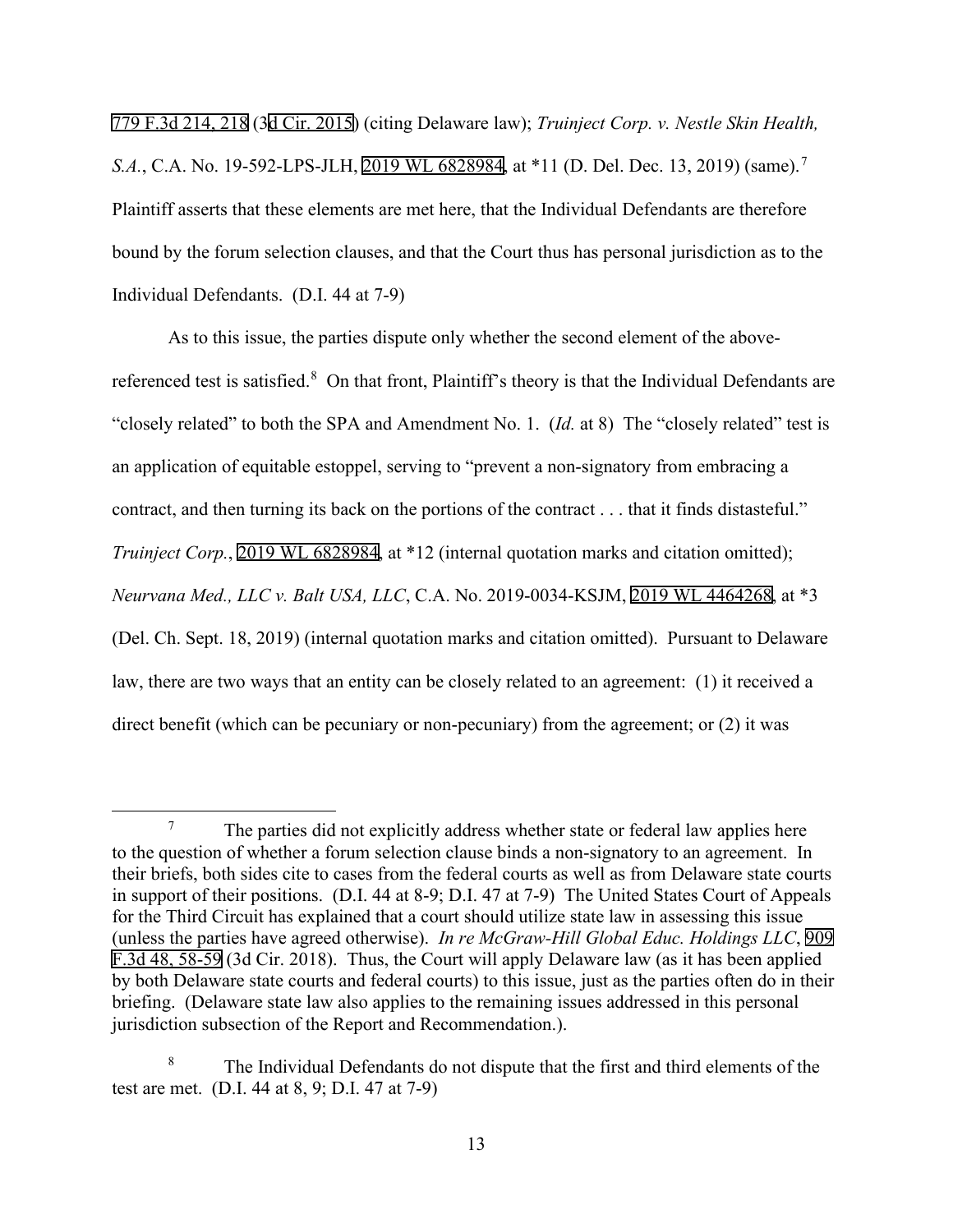foreseeable that the non-signatory would be bound by the agreement. *Truinject Corp.*, [2019 WL](https://www.westlaw.com/Link/Document/FullText?rs=USCLink&vr=3.0&findType=Y&cite=2019%2Bwl6828984&refPos=6828984&refPosType=s&clientid=USCourts) [6828984](https://www.westlaw.com/Link/Document/FullText?rs=USCLink&vr=3.0&findType=Y&cite=2019%2Bwl6828984&refPos=6828984&refPosType=s&clientid=USCourts), at \*12; *Neurvana Med., LLC*, [2019 WL 4464268,](https://www.westlaw.com/Link/Document/FullText?rs=USCLink&vr=3.0&findType=Y&cite=2019%2Bwl%2B4464268&refPos=4464268&refPosType=s&clientid=USCourts) at \*4.[9](#page-13-0)

The Court first takes up the "direct benefit" prong of the "closely related" test. Plaintiff argues that the Blandins received a direct benefit from the SPA and Amendment No. 1 because: (1) they own and operate ECB and AVC; (2) they were officers and/or directors of these companies; and (3) post-closing, they were officers and/or directors of SFI. (D.I. 44 at 8) As for Leoni, Plaintiff asserts that he received a direct benefit by later becoming CEO of SFI in 2017 and by being awarded a 2% ownership stake in AVC after the closing of the SPA. (*Id.*) Additionally, according to Plaintiff, all Individual Defendants benefitted personally "from the conspiracy through which they sold assets of SFI and refused to pay the [Subsequent Installments]." (*Id.*) The Court is not persuaded.

Delaware state courts have explained that for the "direct benefit" test to be satisfied, a non-signatory "must actually receive a benefit under or by way of the contract." *Sustainability Partners LLC v. Jacobs*, C.A. No. 2019-0742-SG, [2020 WL 3119034](https://www.westlaw.com/Link/Document/FullText?rs=USCLink&vr=3.0&findType=Y&cite=2020%2Bwl%2B3119034&refPos=3119034&refPosType=s&clientid=USCourts), at \*6 (Del. Ch. June 11,

<span id="page-13-0"></span><sup>&</sup>lt;sup>9</sup> As an initial matter, the Individual Defendants point out that some courts have raised constitutional concerns in a scenario like this (i.e., when a court is asked to utilize the "closely related" test in order to find personal jurisdiction over a non-signatory to an agreement containing a forum selection clause), were a court to find personal jurisdiction without engaging in a further due process minimum contacts analysis. (D.I. 47 at 5-7 (citing *Truinject Corp.*, [2019](https://www.westlaw.com/Link/Document/FullText?rs=USCLink&vr=3.0&findType=Y&cite=2019%2Bwl%2B%2B6828984&refPos=6828984&refPosType=s&clientid=USCourts)  [WL 6828984,](https://www.westlaw.com/Link/Document/FullText?rs=USCLink&vr=3.0&findType=Y&cite=2019%2Bwl%2B%2B6828984&refPos=6828984&refPosType=s&clientid=USCourts) at \*11)) This concern seems especially relevant in cases where the non-signatory was not aware of or involved in the negotiations leading up to the execution of the relevant agreement. *See Truinject Corp.*, [2019 WL 6828984,](https://www.westlaw.com/Link/Document/FullText?rs=USCLink&vr=3.0&findType=Y&cite=2019%2B%2Bwl%2B%2B6828984&refPos=6828984&refPosType=s&clientid=USCourts) at \*10-11; *Finjan LLC v. Trustwave Holdings, Inc.*, C.A. No. 20-371-LPS, [2021 WL 5051147](https://www.westlaw.com/Link/Document/FullText?rs=USCLink&vr=3.0&findType=Y&cite=2021%2B%2Bwl%2B%2B5051147&refPos=5051147&refPosType=s&clientid=USCourts), at \*9 (D. Del. Oct. 29, 2021) ("Other cases have cautioned against extending personal jurisdiction to a non-signatory based on a forum selection clause alone, noting that the strength of the 'consent' in this circumstance is undermined by the absence of negotiations involving the non-signatory."). Here, the Blandins were allegedly involved in the negotiations regarding the acquisition of SFI, and all Individual Defendants were alleged to have been involved in the negotiations regarding Amendment No. 1. (D.I. 39 at ¶¶ 32, 44-46; SPA at 77; D.I. 39, ex. 2 at 6) Nevertheless, because the Court does not find either prong of the closely related test to be met here, it need not further delve into this particular issue.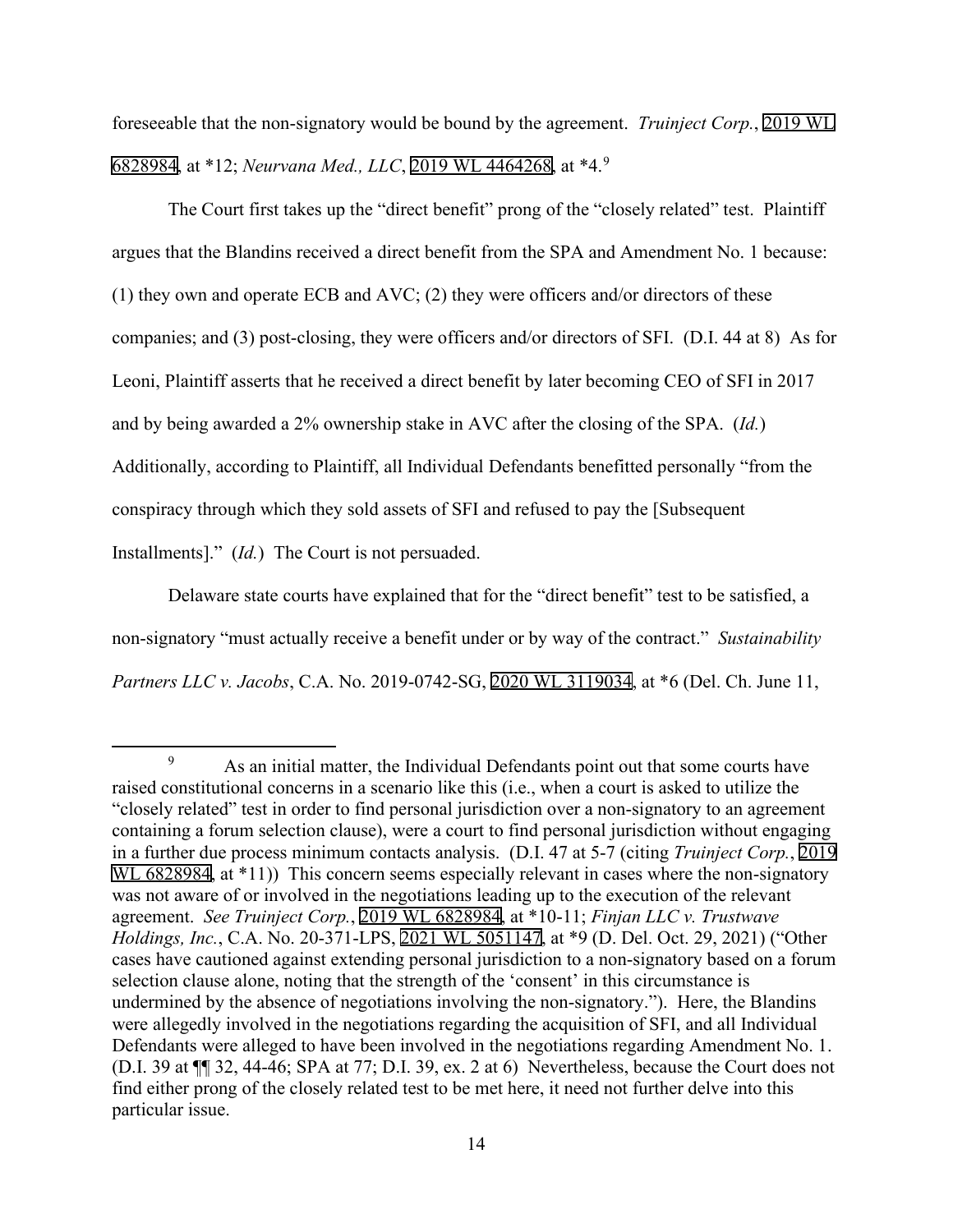2020) (emphasis omitted). Such a benefit has been found to have been received in cases where, for example, the non-signatories "received direct benefits from the contracts like permitted stock transfers,[] lucrative leases,[] a seat on a board of directors,[] or cash." *Id.* When examining whether a non-signatory is "closely related" to an agreement, the court generally looks to the parties' conduct after the agreement was executed. *Eastman v. Chem. Co. v. AlphaPet Inc.*, Civ. Action No. 09-971-LPS-CJB, [2011 WL 6004079](https://www.westlaw.com/Link/Document/FullText?rs=USCLink&vr=3.0&findType=Y&cite=2011%2Bwl%2B6004079&refPos=6004079&refPosType=s&clientid=USCourts), at \*9 (D. Del. Nov. 4, 2011).

As an initial matter, Plaintiff does not elaborate on how the Blandins' ownership and operation of ECB and AVC, or their roles as officers and/or directors of these companies, resulted in the Blandins' receipt of a direct benefit pursuant to the terms of the SPA and/or Amendment No. 1. The FAC does not allege that the terms of the SPA or Amendment No. 1 made any reference to the Blandins' connections to ECB and AVC, nor that those connections were somehow required by or directly flowed from the agreements. (*See* D.I. 47 at 9) Indeed, the allegations are that the Blandins' relationships with ECB and AVC were established prior to the SPA's closing. (*See, e.g.*, D.I. 39 at ¶¶ 8, 23, 45) Thus, this particular theory fails. *See, e.g.*, *Partners & Simons, Inc. v. Sandbox Acquisitions, LLC*, C.A. No. 2020-0776-MTZ, [2021 WL](https://www.westlaw.com/Link/Document/FullText?rs=USCLink&vr=3.0&findType=Y&cite=2021%2Bwl%2B%2B3161651&refPos=3161651&refPosType=s&clientid=USCourts)  [3161651](https://www.westlaw.com/Link/Document/FullText?rs=USCLink&vr=3.0&findType=Y&cite=2021%2Bwl%2B%2B3161651&refPos=3161651&refPosType=s&clientid=USCourts), at \*6 (Del. Ch. July 26, 2021) (rejecting the plaintiff's argument that the non-signatory received a direct benefit under the agreement due to his role as the sole manager and board member of the company being sold, where the complaint alleged that the non-signatory was appointed to those positions via an independent contractual right before the relevant agreement's terms were finalized).

The Court next turns to Plaintiff's assertion that the Individual Defendants derived a direct benefit from the SPA and Amendment No. 1 because they all became directors/officers of SFI following the acquisition (and that Leoni was awarded a 2% ownership in AVC following

15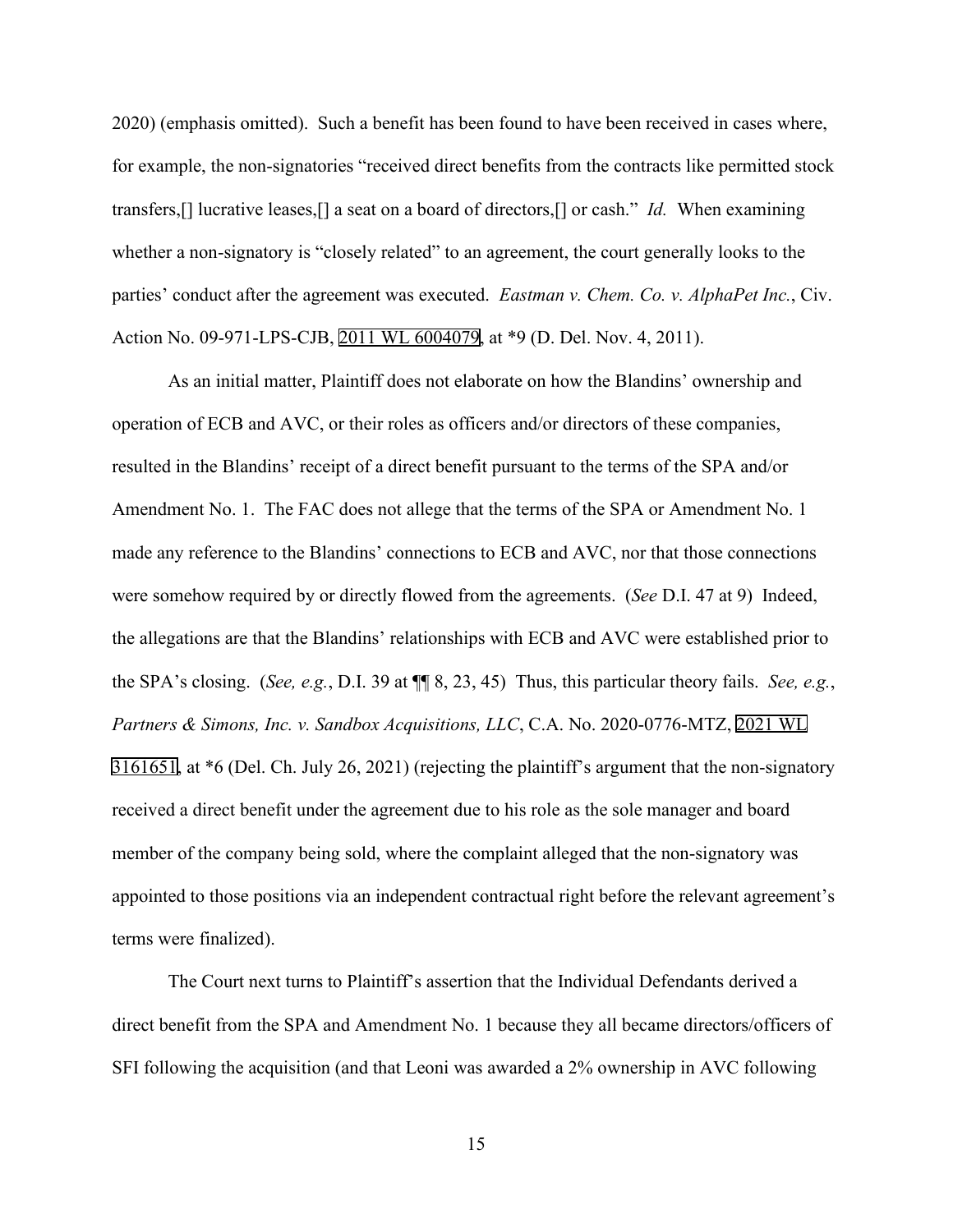the acquisition or by later becoming SFI's CEO). (D.I. 44 at 8; *see also* D.I. 39 at ¶¶ 65, 75, 87) However, the terms of the contracts at issue do not expressly require that the Individual Defendants must obtain these benefits after the SPA's closing. (D.I. 47 at 9) Nor is there any allegation that these benefits were otherwise a necessary result of the execution of the contracts. Instead, they are simply events that happened to occur after the SPA and Amendment No. 1 were signed. To be sure, they are events that can be linked back in some way to the signing of the agreements: i.e., "First, the agreements were signed. Once the agreements were signed, then the Blandins indirectly owned SFI. Once the Blandins indirectly owned SFI, then they had the ability to have themselves appointed as officers/directors. Thereafter, at some point they did so." But this kind of "one-thing-happened-and-then-another-thing-happened-and-then-another-thinghappened" type of allegation is too far removed from the terms of or the direct effect of the contracts at issue—such that it cannot pass the "direct benefit" test. *See, e.g.*, *Phunware, Inc. v. Excelmind Grp. Ltd.*, [117 F. Supp. 3d 613, 629-30](http://scholar.google.com/scholar?q=117+f.+supp.+3d+613&btnG=&hl=en&as_sdt=6) (D. Del. 2015) (rejecting the plaintiffs' argument that a non-signatory was closely related to the agreement, where a letter of intent setting forth the material terms for an acquisition identified the non-signatory as the major holder of the stock that was the principal asset transferred in the transaction governed by the agreement, because any benefit the non-signatory would receive through its status as the major holder of the stock would be an indirect benefit); *Eastman Chem. Co.*, [2011 WL 6004079,](https://www.westlaw.com/Link/Document/FullText?rs=USCLink&vr=3.0&findType=Y&cite=2011%2Bwl%2B6004079&refPos=6004079&refPosType=s&clientid=USCourts) at \*10-12 (finding that the plaintiff was not entitled to jurisdictional discovery on the ground that a non-signatory corporate parent was closely related to the agreement at issue, where the plaintiff simply pointed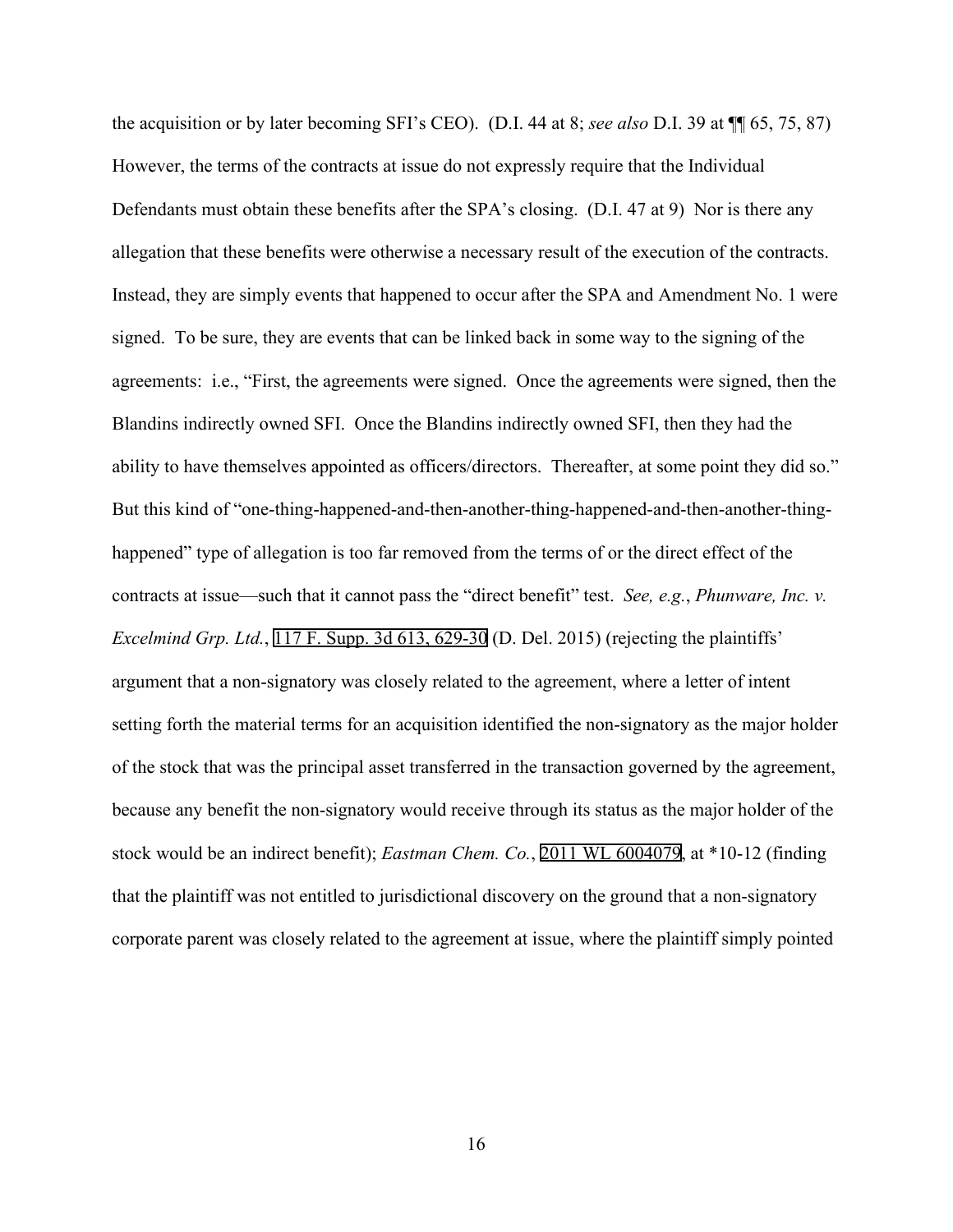to "the general, indirect benefits that a parent corporation might receive from any transaction involving their subsidiary").  $10$ 

Finally, with respect to Plaintiff's cursory assertion that the Individual Defendants directly benefitted from the agreement in light of "the conspiracy through which they sold assets of SFI and refused to pay the [Subsequent Installments,]" (D.I. 44 at 8), the Court also does not see how this could constitute a benefit flowing directly from the relevant agreements. Instead, this would seem to be a benefit that flows from a later alleged *breach* of the agreements. *See BAM Int'l, LLC v. MSBA Grp. Inc.*, C.A. No. 2021-0181-SG, [2021 WL 5905878,](https://www.westlaw.com/Link/Document/FullText?rs=USCLink&vr=3.0&findType=Y&cite=2021%2Bwl%2B5905878&refPos=5905878&refPosType=s&clientid=USCourts) at \*12 (Del. Ch. Dec. 14, 2021) (noting that the "receipt of the allegedly purloined funds by the Moving Defendants would not be a benefit from the contract, but from the *breach* of the contract") (emphasis in original).

Thus, Plaintiff has not established a *prima facie* showing that Individual Defendants have received a direct benefit from the SPA and Amendment No. 1, such that they could be bound by the forum selection clauses therein.

<span id="page-16-0"></span><sup>&</sup>lt;sup>10</sup> The cases that Plaintiff cites do not compel a different conclusion. (D.I. 44 at 8; D.I. 47 at 8) In *Baker v. Impact Holding, Inc.*, Civil Action No. 4960-VCP, [2010 WL 1931032](https://www.westlaw.com/Link/Document/FullText?rs=USCLink&vr=3.0&findType=Y&cite=2010%2B%2Bwl%2B%2B1931032&refPos=1931032&refPosType=s&clientid=USCourts)  (Del. Ch. May 13, 2010), the Delaware Court of Chancery found that a non-signatory to an agreement was bound by a forum selection clause because he was closely related to the agreement, where, *inter alia*, the agreement "expressly" provided the non-signatory with a seat on the board of directors of a company, thus constituting a direct benefit to the non-signatory. [2010 WL 1931032,](https://www.westlaw.com/Link/Document/FullText?rs=USCLink&vr=3.0&findType=Y&cite=2010%2B%2Bwl%2B%2B1931032&refPos=1931032&refPosType=s&clientid=USCourts) at \*1, \*4. And in *Cap. Grp. Cos., Inc. v. Armour*, No. Civ.A. 422-N, [2004](https://www.westlaw.com/Link/Document/FullText?rs=USCLink&vr=3.0&findType=Y&cite=2004%2Bwl%2B%2B2521295&refPos=2521295&refPosType=s&clientid=USCourts)  [WL 2521295](https://www.westlaw.com/Link/Document/FullText?rs=USCLink&vr=3.0&findType=Y&cite=2004%2Bwl%2B%2B2521295&refPos=2521295&refPosType=s&clientid=USCourts) (Del. Ch. Nov. 3, 2004), the non-signatory and her spouse transferred stock to a trust and, in doing so, signed a joinder agreement in which they agreed to be bound by the subject contract. *Id.* at \*1-2. The Court of Chancery explained that by putting the stock in trust, the non-signatory gained a beneficial interest in the stock, and that the trust had to agree to the contract at issue in order for the stock to be transferred; thus the execution of the contract provided the non-signatory with a direct benefit. *Id.* at \*7. Although Plaintiff curiously characterizes this case as one in which a "former CEO was bound by a forum selection clause even though she was not a party to the contract[,]" (D.I. 44 at 8), those are not the actual facts of the case.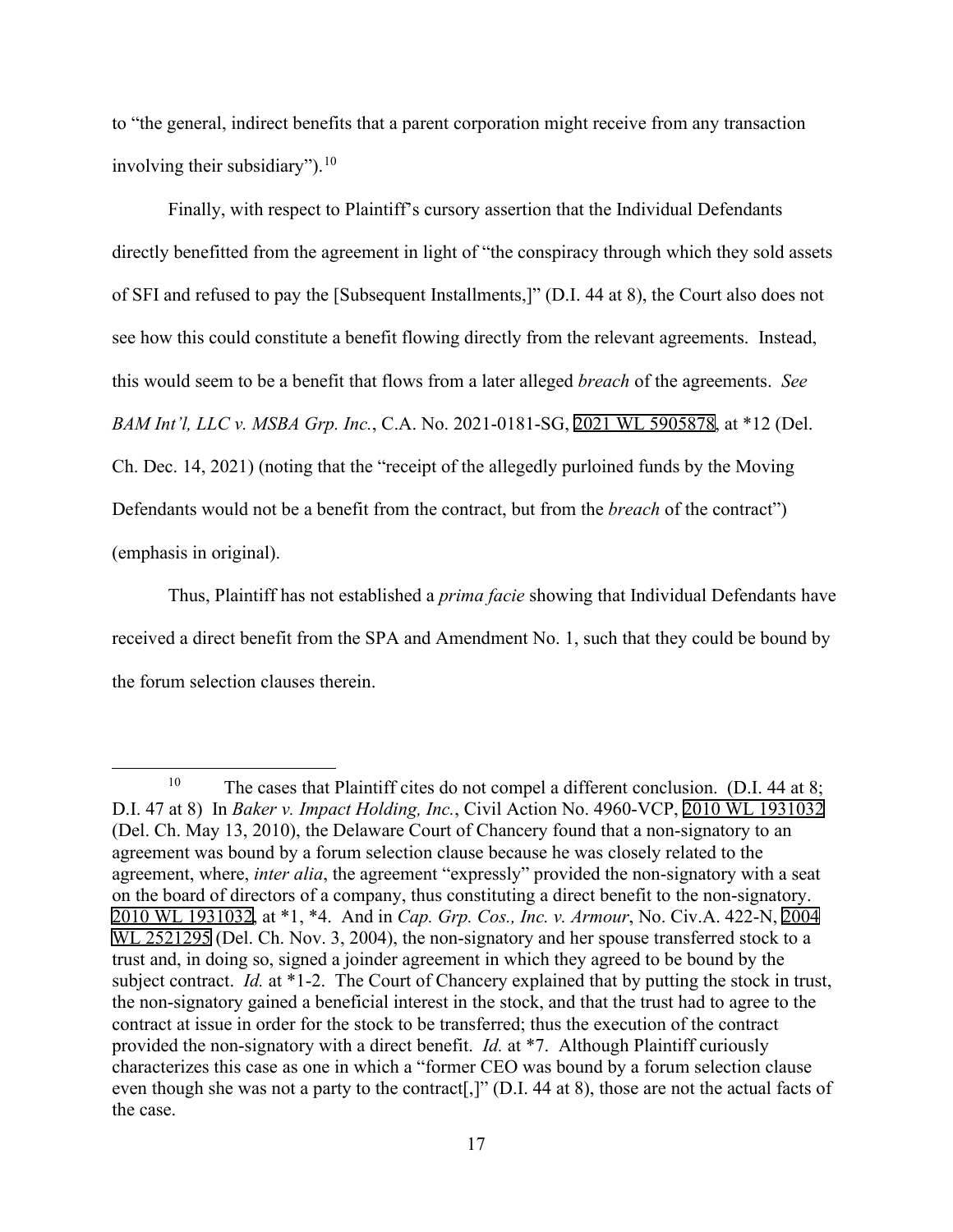The second way that a plaintiff can demonstrate that a non-signatory is closely related to an agreement is through the foreseeability prong. Delaware courts have explained that where, as here, foreseeability must be a standalone basis for finding a non-signatory to be closely related to an agreement, the prong has been—and should be—narrowly applied in only two scenarios: "(1) when non-signatory *defendants* sought to enforce a forum selection clause, and the signatory *plaintiffs* sought to avoid it by arguing the non-signatory defendants lacked standing under the contract.;[] and (2) when a controlled entity is subject to a forum selection clause agreed to by its controller and the controlled entity bears a clear and significant connection to the subject matter of the agreement." *Sustainability Partners LLC*, [2020 WL 3119034,](https://www.westlaw.com/Link/Document/FullText?rs=USCLink&vr=3.0&findType=Y&cite=2020%2Bwl%2B3119034&refPos=3119034&refPosType=s&clientid=USCourts) at \*7 (internal quotation marks and citation omitted) (emphasis in original); *Neurvana Med., LLC*, [2019 WL 4464268,](https://www.westlaw.com/Link/Document/FullText?rs=USCLink&vr=3.0&findType=Y&cite=2019%2Bwl%2B4464268&refPos=4464268&refPosType=s&clientid=USCourts) at \*5-6; *see also Truinject Corp.*, [2019 WL 6828984,](https://www.westlaw.com/Link/Document/FullText?rs=USCLink&vr=3.0&findType=Y&cite=2019%2Bwl%2B6828984&refPos=6828984&refPosType=s&clientid=USCourts) at \*13. These courts have explained that if one of those two circumstances is not at play, then even if the non-signatory was actively involved in negotiating the relevant agreement, that fact (standing alone) cannot satisfy the foreseeability inquiry; this is because such a theory would generally entail rejecting principles of corporate separateness, which in turn results in uncertainty for participants in transactions. *Sustainability Partners LLC*, [2020 WL 3119034](https://www.westlaw.com/Link/Document/FullText?rs=USCLink&vr=3.0&findType=Y&cite=2020%2Bwl%2B3119034&refPos=3119034&refPosType=s&clientid=USCourts), at \*7; *Neurvana Med., LLC*, [2019 WL](https://www.westlaw.com/Link/Document/FullText?rs=USCLink&vr=3.0&findType=Y&cite=2019%2Bwl%2B%2B4464268&refPos=4464268&refPosType=s&clientid=USCourts)  [4464268](https://www.westlaw.com/Link/Document/FullText?rs=USCLink&vr=3.0&findType=Y&cite=2019%2Bwl%2B%2B4464268&refPos=4464268&refPosType=s&clientid=USCourts), at \*6-8; *see also, e.g.*, *Partners & Simons, Inc.*, [2021 WL 3161651,](https://www.westlaw.com/Link/Document/FullText?rs=USCLink&vr=3.0&findType=Y&cite=2021%2Bwl%2B3161651&refPos=3161651&refPosType=s&clientid=USCourts) at \*6-8 ("More generally, expanding the foreseeability test to reach Krawetz as the human decisionmaker for the signatory entity would clash with and erode the general rule that individuals who sign agreements on behalf of the corporate entities they represent are not personally bound by forum selection clauses in those agreements"). $^{11}$  $^{11}$  $^{11}$ 

<span id="page-17-0"></span> $11$  It makes sense that there are only a cabined number of scenarios in which the direct benefit prong or the foreseeability prong of the "closely related" test can be met, pursuant to Delaware law. After all, these analyses occur where a party is asking the court to find that its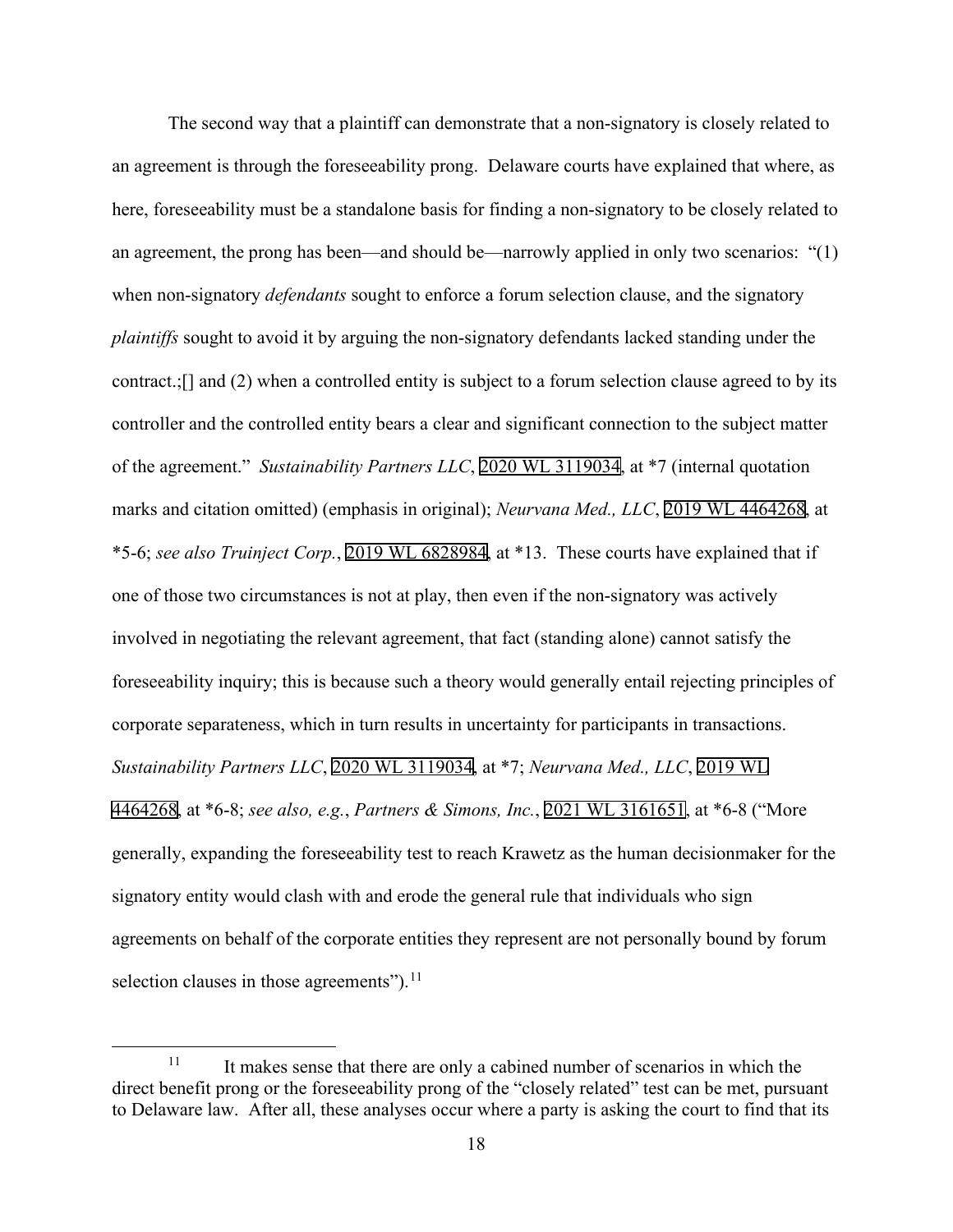Here, the Individual Defendants are not seeking to enforce the forum selection clause against Plaintiff. Nor is this a situation where the signatories to the agreements are attempting to manipulate "an end-run around the forum selection [clauses]" so as to avoid personal jurisdiction as to the companies they control. *Neurvana Med., LLC*, [2019 WL 4464268,](https://www.westlaw.com/Link/Document/FullText?rs=USCLink&vr=3.0&findType=Y&cite=2019%2Bwl%2B4464268&refPos=4464268&refPosType=s&clientid=USCourts) at \*5. Instead, Plaintiff's sole argument is that it was reasonably foreseeable that the Individual Defendants would be bound by the SPA and Amendment No. 1 because: (1) they were "intimately involved" with the negotiations and purchase of SFI (as well as with subsequent events relating to the company); and (2) two of them (Claude Blandin, who signed the SPA and Amendment No. 1 on behalf of ECB) and Bruno Blandin (who was ECB's designated signatory on the Stock Pledge Agreement) signed the agreements. (D.I. 44 at 9; *see also* SPA at 77; Stock Pledge Agreement at 9; D.I. 39, ex. 2 at 6) But as noted above, mere "active involvement" in the negotiations, standing alone, cannot satisfy this prong. *See Partners & Simons, Inc.*, [2021 WL](https://www.westlaw.com/Link/Document/FullText?rs=USCLink&vr=3.0&findType=Y&cite=2021%2Bwl%2B%2B3161651&refPos=3161651&refPosType=s&clientid=USCourts)  [3161651](https://www.westlaw.com/Link/Document/FullText?rs=USCLink&vr=3.0&findType=Y&cite=2021%2Bwl%2B%2B3161651&refPos=3161651&refPosType=s&clientid=USCourts), at \*6-9.

In sum, Plaintiff has failed to make a *prima facie* showing that the Individual Defendants are "closely related" to the SPA and/or Amendment No. 1; thus, the Individual Defendants are not bound by the forum selection clauses in these agreements.

# **b. Delaware Long-arm Statute**

Next, Plaintiff argues that the Individual Defendants are subject to personal jurisdiction in Delaware under subsection (c)(1) of the Delaware long-arm statute. (D.I. 44 at 10-13) This

adversary should be bound by a forum selection clause in a contract—a contract as to which the adversary was not in fact a party. In those circumstances, in order for it to be said that there is personal jurisdiction over the adversary, it needs to be *very clear* that the adversary would have expected to be, or intended to be, bound by the forum selection clause. Were this not so, the concept of purposeful availment that is so central to a finding of personal jurisdiction would be seriously diluted. *See Neurvana Med., LLC*, [2019 WL 4464268,](https://www.westlaw.com/Link/Document/FullText?rs=USCLink&vr=3.0&findType=Y&cite=2019%2B%2Bwl%2B%2B4464268&refPos=4464268&refPosType=s&clientid=USCourts) at \*5-6; *cf. Guaranteed Rate, Inc. v. Conn*, [264 F. Supp. 3d 909, 926](http://scholar.google.com/scholar?q=264++f.++supp.++3d++909&btnG=&hl=en&as_sdt=6) (N.D. Ill. 2017).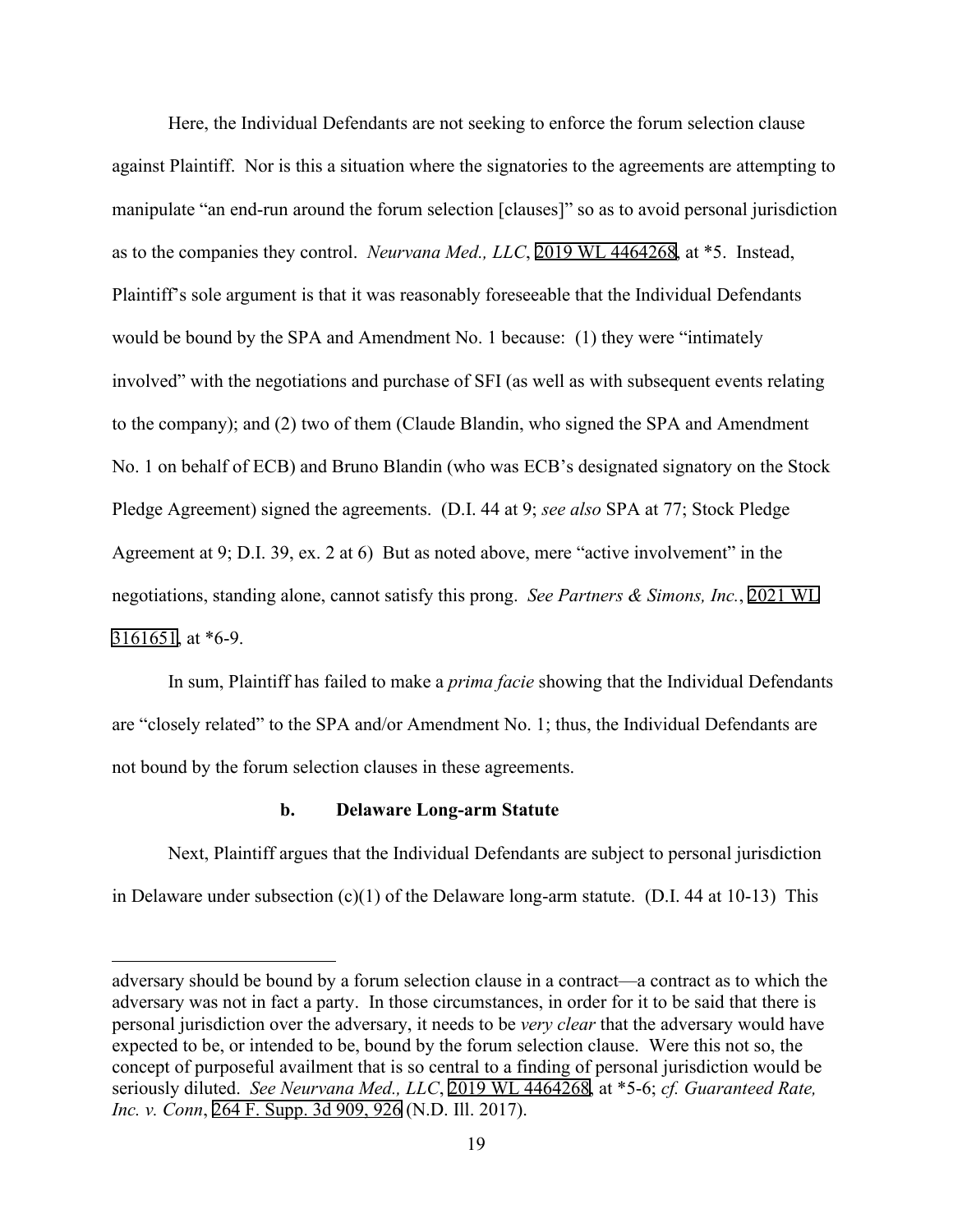subsection provides that a court may exercise personal jurisdiction over any nonresident who

"[t]ransacts any business or performs any character of work or service in the State[.]" [Del. Code](http://www.google.com/search?q=del.+code++ann.+tit.+10,++3104(c)(1))

[Ann. tit. 10, § 3104\(c\)\(1\)](http://www.google.com/search?q=del.+code++ann.+tit.+10,++3104(c)(1)) ("Section 3104(c)(1)").<sup>12</sup>

According to Plaintiff, it has set out many allegations relating to the Individual

Defendants' "business transactions in Delaware which caused harm to [Plaintiff] in Delaware[,]"

and that in turn bring the Individual Defendants within Section  $3104(c)(1)$ 's ambit. (D.I. 44 at

10) More specifically, Plaintiff points to the following allegations:

- The Individual Defendants negotiated the acquisition of SFI, a Delaware corporation, and the terms of the SPA and Stock Pledge Agreement, (*id.* at 10-11 (citing D.I. 39 at ¶¶ 45-56));
- The Individual Defendants, post-closing, served as officers/directors of SFI and were involved in the day-to-day management of SFI, (*id.* at 11 (citing D.I. 39 at ¶¶ 8-12, 65- 97));
- The Individual Defendants negotiated other contracts on behalf of SFI, including entering into a Distribution Agreement with a Delaware company, (*id.* (citing D.I. 39 at ¶ 28));
- The Individual Defendants negotiated with ZNHC and Plaintiff, both of which are Delaware corporations, with respect to Amendment No. 1, (*id.* (citing D.I. 39 at ¶¶ 57-64)); and
- The Individual Defendants had extensive business relationships with two other Delaware corporations, Deloitte Transactions and Business Analytics LLP and Wells Fargo Capital Finance in connection with SFI, (*id.* (citing D.I. 39 at ¶¶ 17-18, 22, 33- 34, 81-92)).

<span id="page-19-0"></span><sup>&</sup>lt;sup>12</sup> Delaware's long-arm statute "is to be broadly construed to confer jurisdiction to the maximum extent possible under the Due Process Clause." *Hercules Inc. v. Leu Tr. & Banking (Bah.) Ltd.*, [611 A.2d 476,](http://scholar.google.com/scholar?q=611++a.2d++476&btnG=&hl=en&as_sdt=6) 480 (Del. 1992). The relevant subsections of the long-armstatute here (Section 3104(c)(1), as well Section 3104(c)(3), which is further discussed below) are specific jurisdiction provisions, which require that the cause of action arise from the defendant's conduct in the forum state. *Smith v. Tipsord*, Civ. No. 20-852-LPS, [2021 WL](https://www.westlaw.com/Link/Document/FullText?rs=USCLink&vr=3.0&findType=Y&cite=2021%2B%2Bwl%2B4195791&refPos=4195791&refPosType=s&clientid=USCourts)  [4195791](https://www.westlaw.com/Link/Document/FullText?rs=USCLink&vr=3.0&findType=Y&cite=2021%2B%2Bwl%2B4195791&refPos=4195791&refPosType=s&clientid=USCourts), at \*3 (D. Del. Sept. 15, 2021); *Shoemaker v. McConnell*, [556 F. Supp. 2d 351, 354](http://scholar.google.com/scholar?q=556++f.++supp.++2d++351&btnG=&hl=en&as_sdt=6) (D. Del. 2008).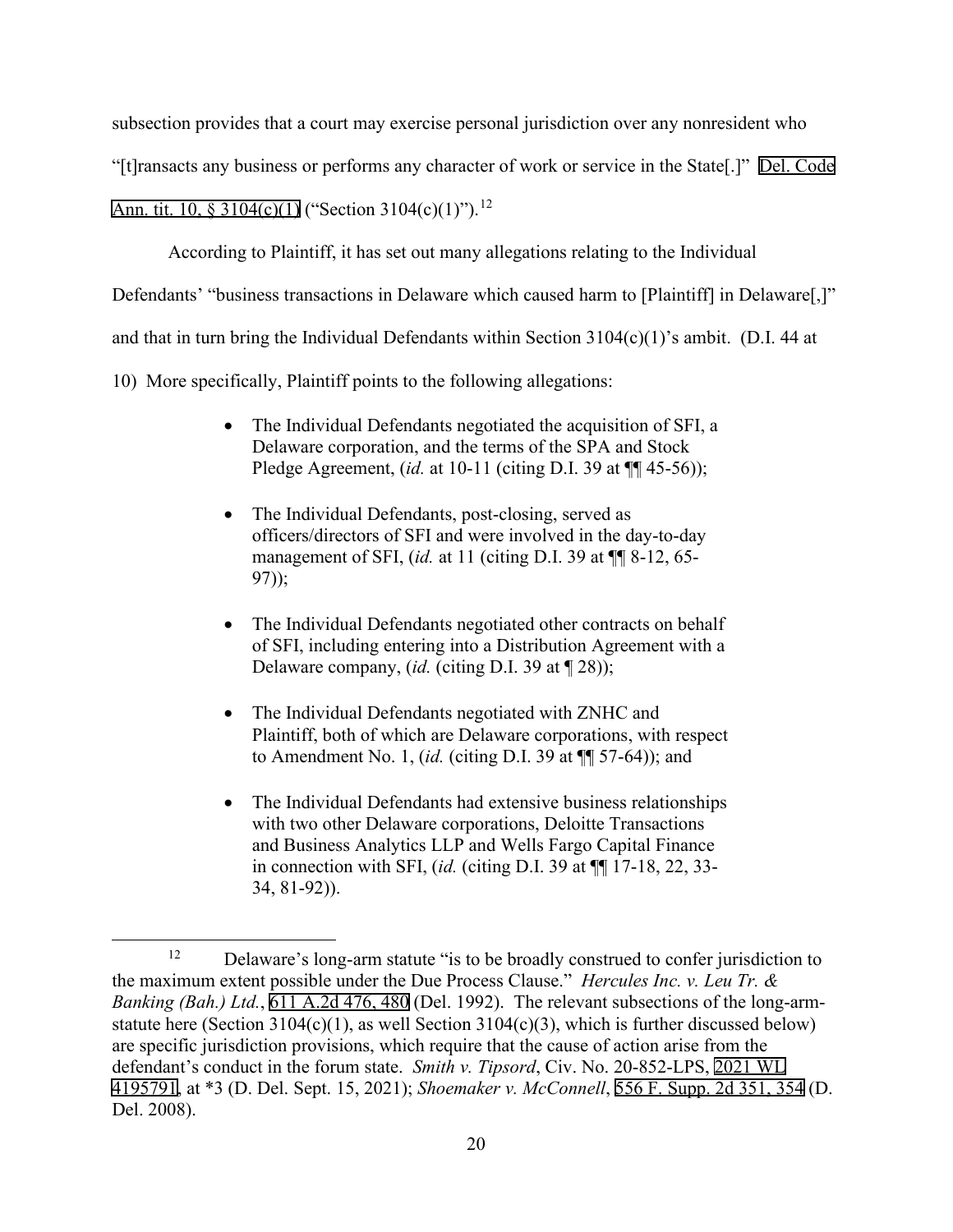These allegations fail to establish a sufficient basis for jurisdiction under Section  $3104(c)(1)$ . That is because none of them provide any suggestion that the Individual Defendants have transacted business *in Delaware*. (D.I. 43 at 11-12; D.I. 47 at 10) Individual Defendants' acquisition of a Delaware corporation (headquartered outside of the state) does not amount to transacting business within the meaning of Section 3104(c)(1). *Estate of Daher v. LSH CO.*, C.A. No. 20-360-LPS-JLH, [2021 WL 184394](https://www.westlaw.com/Link/Document/FullText?rs=USCLink&vr=3.0&findType=Y&cite=2021%2Bwl%2B184394&refPos=184394&refPosType=s&clientid=USCourts), at \*6 (D. Del. Jan. 19, 2021); *AeroGlobal Cap. Mgmt., LLC v. Cirrus Indus., Inc.*, [871 A.2d 428, 439](http://scholar.google.com/scholar?q=871+a.2d+428&btnG=&hl=en&as_sdt=6) (Del. 2005). Nor does serving as an officer or director of a Delaware entity, absent some relevant act (not alleged here) that actually occurs in Delaware. *See, e.g.*, *LVI Grp. Invs. LLC .v NCM Grp. Holdings, LLC*, Civil Action No. 12067-VCG, [2017 WL 3912632,](https://www.westlaw.com/Link/Document/FullText?rs=USCLink&vr=3.0&findType=Y&cite=2017%2Bwl%2B3912632&refPos=3912632&refPosType=s&clientid=USCourts) at \*4 (Del. Ch. Sept. 7, 2017); *Ruggiero v. FuturaGene, plc*, [948 A.2d 1124, 1134](http://scholar.google.com/scholar?q=948+a.2d+1124&btnG=&hl=en&as_sdt=6) (Del. Ch. 2008). And contracting with or transacting business with a Delaware corporation is insufficient to support personal jurisdiction, absent facts (not alleged here) that, at a minimum, establish that the performance of the contract/transaction took place in Delaware. *See, e.g.*, *Seiden for S. China Livestock, Inc. v. Schwartz, Levitsky, & Feldman LLP*, C.A. No. 17-1869 (MN), [2018 WL 5818540](https://www.westlaw.com/Link/Document/FullText?rs=USCLink&vr=3.0&findType=Y&cite=2018%2Bwl%2B5818540&refPos=5818540&refPosType=s&clientid=USCourts), at \*5 (D. Del. Nov. 7, 2018); *Phunware, Inc.*, [117](http://scholar.google.com/scholar?q=117+f.+supp.+3d+613&btnG=&hl=en&as_sdt=6)  [F. Supp. 3d at 630-31.](http://scholar.google.com/scholar?q=117+f.+supp.+3d+613&btnG=&hl=en&as_sdt=6) These allegations, then, coupled with the Individual Defendants' unrebutted declarations establishing that they have never transacted business in Delaware, (D.I. 43, ex. A), make it clear that Section 3104(c)(1) cannot provide a basis for personal jurisdiction as to the Individual Defendants.<sup>[13](#page-20-0)</sup>

<span id="page-20-0"></span><sup>&</sup>lt;sup>13</sup> The cases that Plaintiff cites in support of its argument to the contrary do not compel a different conclusion. (D.I. 44 at 12-13) In *Univ. Cap. Mgmt., Inc. v. Micco World, Inc.*, No. 10C-07-039 RRC, [2011 WL 2347612](https://www.westlaw.com/Link/Document/FullText?rs=USCLink&vr=3.0&findType=Y&cite=2011%2B%2Bwl%2B%2B2347612&refPos=2347612&refPosType=s&clientid=USCourts) (Del. Super. Ct. June 2, 2011), the allegations established actual relevant acts occurring in Delaware, including that the plaintiff provided management services to the corporate defendant (and to the corporate defendant's predecessor company) from Delaware and that two of the individual defendants traveled to Delaware and met with plaintiff there prior to entering into the contracts at issue. [2011 WL 2347612,](https://www.westlaw.com/Link/Document/FullText?rs=USCLink&vr=3.0&findType=Y&cite=2011%2B%2Bwl%2B%2B2347612&refPos=2347612&refPosType=s&clientid=USCourts) at \*1-2, \*5-6.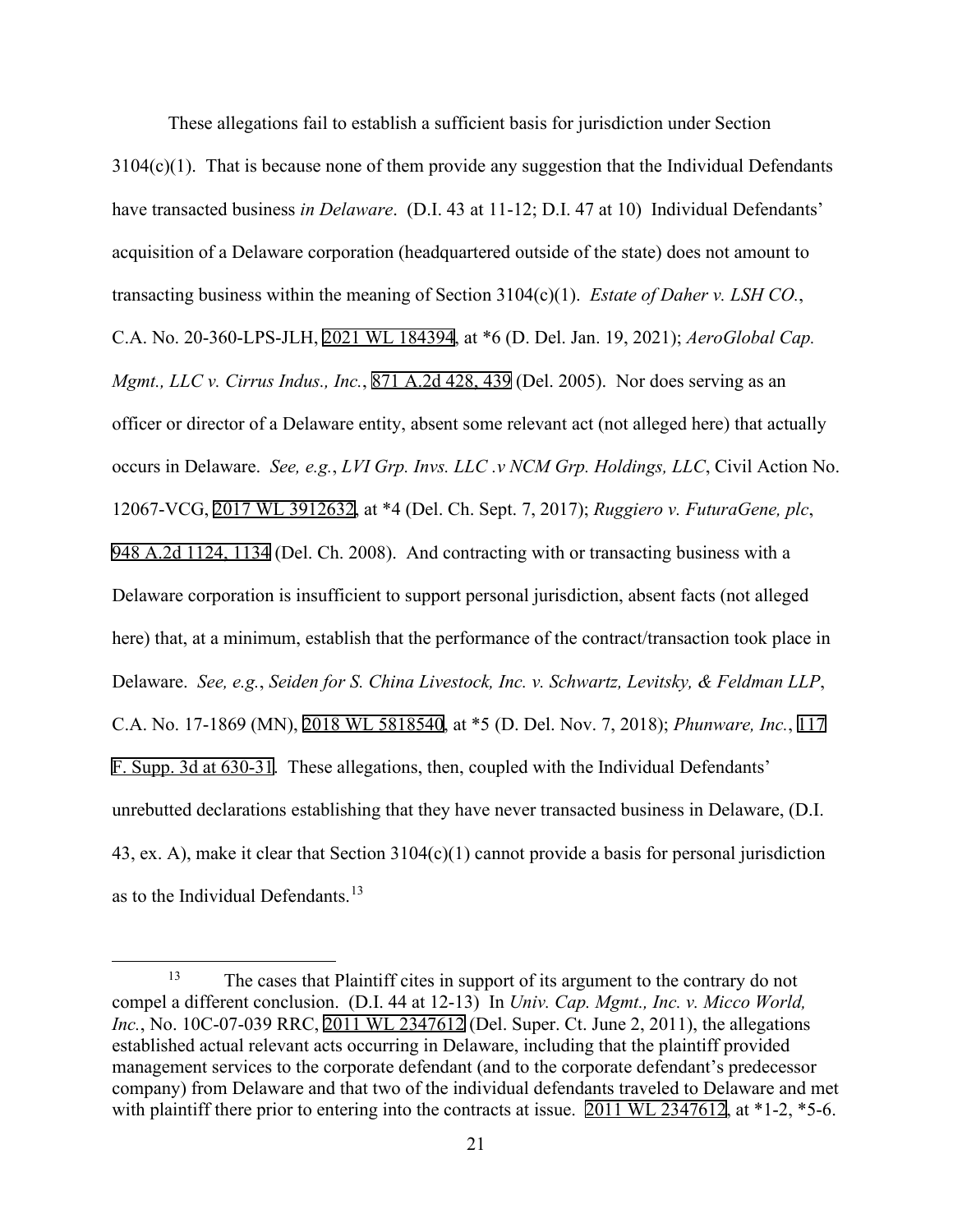# **c. Conspiracy Doctrine**

Plaintiff next asserts that the Court has personal jurisdiction over the Individual Defendants pursuant to the conspiracy doctrine. (D.I. 44 at  $13-14$  $13-14$ )<sup>14</sup> With this doctrine, a court may exercise personal jurisdiction over non-residents based on the forum contacts of their coconspirators. *Instituto Bancario Italiano v. Hunter Eng'g Co.*, [449 A.2d 210, 222](http://scholar.google.com/scholar?q=449+a.2d+210&btnG=&hl=en&as_sdt=6) (Del. 1982). However, this theory requires the plaintiff to demonstrate, *inter alia*, that a substantial act or substantial effect in furtherance of the conspiracy occurred *in Delaware*. *Id.* at 225; *see also, e.g.*, *Altabef v. Neugarten*, Civil Action No. 2021-0117-MTZ, [2021 WL 5919459](https://www.westlaw.com/Link/Document/FullText?rs=USCLink&vr=3.0&findType=Y&cite=2021%2Bwl%2B5919459&refPos=5919459&refPosType=s&clientid=USCourts), at \*8 (Del. Ch. Dec. 15, 2021) ("A conspiracy is not an independent jurisdictional hook: there must still be an anchoring Delaware act.").

In its briefing, Plaintiff contends that the Individual Defendants and their alleged coconspirators ECB and AVC together engaged in a conspiracy to avoid paying the Subsequent Installments due to Plaintiff, and that the acts of ECB and AVC can be attributed to the Individual Defendants for jurisdictional purposes.<sup>15</sup> (D.I. 44 at 14) In attempting to make out

And in *Kahn v. Lynch Commc'n Sys., Inc.*, CIVIL ACTION No. 8748, [1989 WL 99800](https://www.westlaw.com/Link/Document/FullText?rs=USCLink&vr=3.0&findType=Y&cite=1989%2Bwl%2B99800&refPos=99800&refPosType=s&clientid=USCourts) (Del. Ch. Aug. 24, 1989), the court found that the defendant was subject to personal jurisdiction pursuant to Section 3104(c)(1) where it was directly involved in the wrongful conduct that resulted in a merger at issue between a Delaware corporation and the defendant's subsidiary. [1989 WL](https://www.westlaw.com/Link/Document/FullText?rs=USCLink&vr=3.0&findType=Y&cite=1989%2B%2Bwl%2B99800&refPos=99800&refPosType=s&clientid=USCourts) [99800](https://www.westlaw.com/Link/Document/FullText?rs=USCLink&vr=3.0&findType=Y&cite=1989%2B%2Bwl%2B99800&refPos=99800&refPosType=s&clientid=USCourts) at \*1, \*4; *see also Sample v. Morgan*, [935 A.2d 1046, 1057](http://scholar.google.com/scholar?q=935++a.2d++1046&btnG=&hl=en&as_sdt=6) n.42 (Del. Ch. 2007) (explaining that the merger in *Kahn* constituted the transaction of business within the meaning of Section 3104(c)(1) because "the merger's consummation required a filing with the [Delaware] Secretary of State").

<span id="page-21-0"></span><sup>&</sup>lt;sup>14</sup> In making its argument as to why there is personal jurisdiction under the conspiracy doctrine, Plaintiff points not only to Section 3104(c)(1), but also to Section  $3104(c)(3)$  of the long-arm statute. (D.I. 44 at 13) Section  $3104(c)(3)$  allows the court to exercise jurisdiction over a nonresident defendant when that person "[c]auses tortious injury in the State by an act or omission in this State[.]" [Del. Code Ann. tit. 10, §](http://www.google.com/search?q=del.++code++ann.++tit.++10,++++3104(c)(3)) 3104(c)(3).

<span id="page-21-1"></span><sup>&</sup>lt;sup>15</sup> It is not disputed that ECB and AVC have clearly consented to jurisdiction in this Court. (D.I. 44 at 14; D.I. 47 at 7 n.3)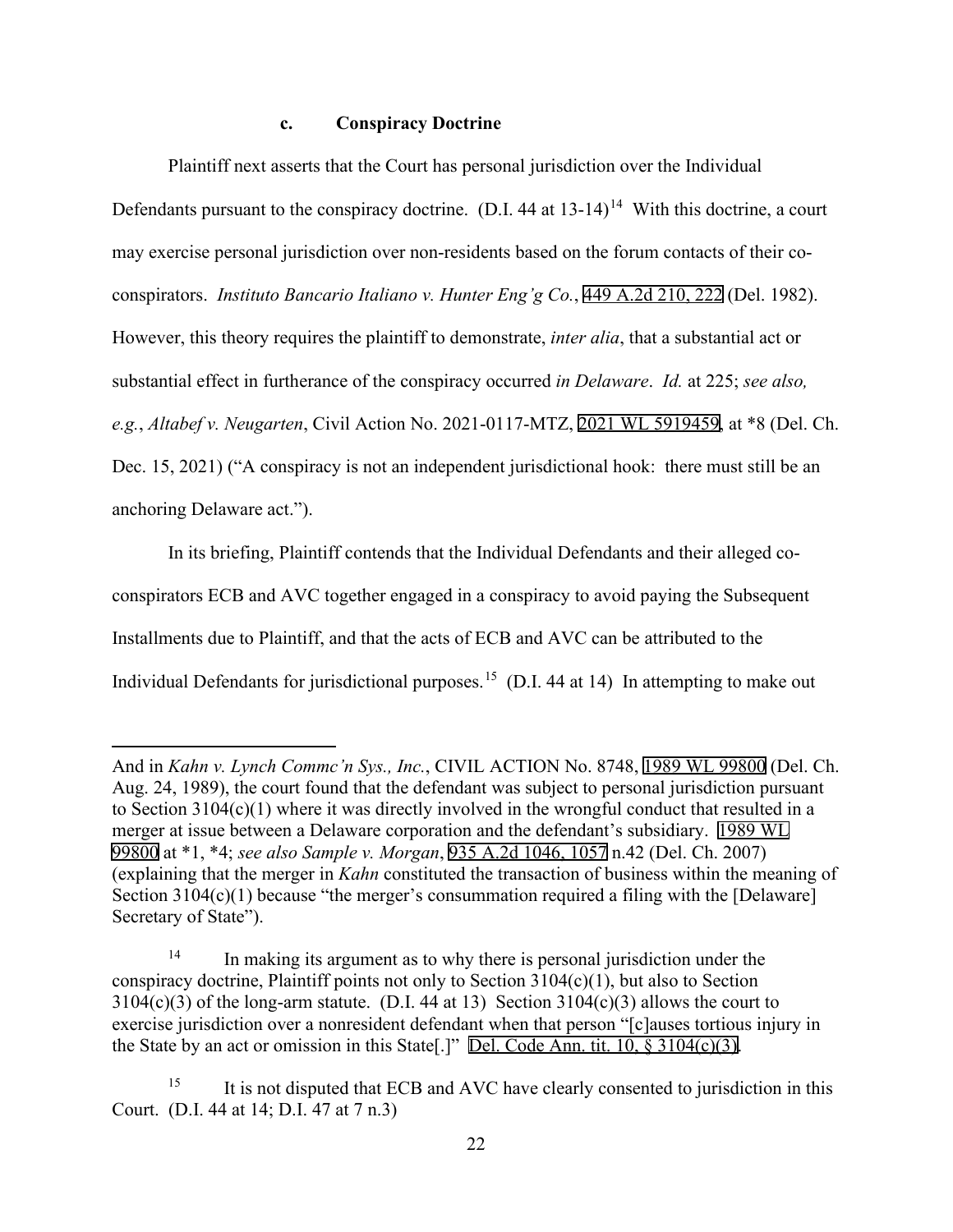the requisite connection to Delaware, Plaintiff simply states that "the conspiracy produced a significant effect in Delaware: the deliberate non-payment of the [Subsequent Installments] owed to Zausner, a Delaware corporation." (*Id.*) But this argument ignores the fact that Plaintiff's principal place of business is in Pennsylvania. (D.I. 39 at ¶ 1) Therefore, nonpayment of money due to Plaintiff (which, had it been paid, would have inured to Plaintiff's benefit in Pennsylvania) is not a sufficient anchoring act in Delaware to confer jurisdiction under the conspiracy doctrine. (D.I. 47 at 10); *see Ninespot, Inc. v. Jupai Holdings Ltd.*, Civil Action No. 18-144-RGA, [2018 WL 3626325,](https://www.westlaw.com/Link/Document/FullText?rs=USCLink&vr=3.0&findType=Y&cite=2018%2Bwl%2B3626325&refPos=3626325&refPosType=s&clientid=USCourts) at \*6 (D. Del. July 30, 2018) (explaining that "the Delaware Long-Arm Statute does not provide for jurisdiction over defendants who enter into a contract with a Delaware corporation and subsequently cause harm by breaching the contract, when the harm does not occur in the state"); *Turf Nation, Inc. v. UBU Sports, Inc.*, C.A. No.: N17C-01-271 EMD CCLD, [2017 WL 4535970,](https://www.westlaw.com/Link/Document/FullText?rs=USCLink&vr=3.0&findType=Y&cite=2017%2Bwl%2B4535970&refPos=4535970&refPosType=s&clientid=USCourts) at \*10 (Del. Super. Ct. Oct. 11, 2017) ("Moreover, Turf Nation's complained of injury in Delaware—harm occurring in Delaware because UBU and Turf Nation are Delaware corporations—did not occur in Delaware such as would support the exercise of specific jurisdiction.").

### **d. Alter Ego Theory**

Finally, Plaintiff argues that the Court has personal jurisdiction over the Individual Defendants pursuant to an alter ego theory, based on Plaintiff's allegations that the Individual Defendants are alter egos of C2B, ECB and AVC. (D.I. 44 at 14-15) Delaware courts have "rather strictly" applied the alter ego theory of personal jurisdiction, using an analysis similar to that used in determining whether to pierce the corporate veil. *Fidelity Nat'l Info. Servs., Inc. v. Plano Encryption Techs., LLC*, Civil Action No. 15-777-LPS-CJB, [2016 WL 1650763,](https://www.westlaw.com/Link/Document/FullText?rs=USCLink&vr=3.0&findType=Y&cite=2016%2Bwl%2B1650763&refPos=1650763&refPosType=s&clientid=USCourts) at \*4 (D. Del. Apr. 25, 2016) (internal quotation marks and citations omitted). Moreover, application of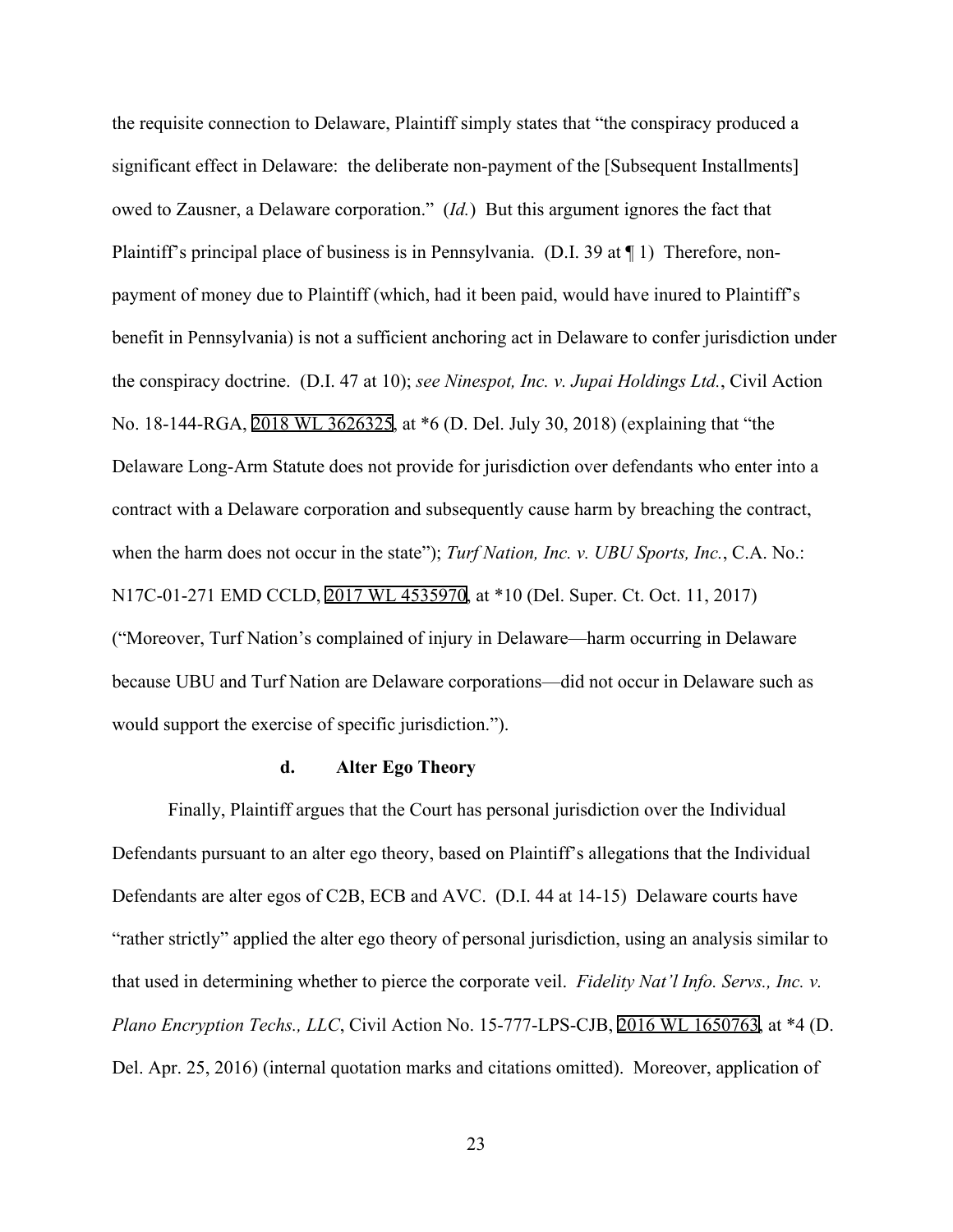this theory in the personal jurisdiction context, requires, *inter alia*, "the existence of acts *in Delaware* which can be fairly imputed to the out-of-state defendant and which satisfy the longarm statute and/or federal due process requirements." *Altabef*, [2021 WL 5919459](https://www.westlaw.com/Link/Document/FullText?rs=USCLink&vr=3.0&findType=Y&cite=2021%2Bwl%2B5919459&refPos=5919459&refPosType=s&clientid=USCourts), at \*11 (emphasis added); *see also CLP Toxicology, Inc. v. Casla Bio Holdings LLC*, C.A. No. 2018- 0783-PRW, C.A. No. N18C-10-332 PRW CCLD, [2020 WL 3564622,](https://www.westlaw.com/Link/Document/FullText?rs=USCLink&vr=3.0&findType=Y&cite=2020%2Bwl%2B3564622&refPos=3564622&refPosType=s&clientid=USCourts) at \*13 & n. 101 (Del. Ch. June 29, 2020).

Plaintiff does not even attempt to explain how this requirement of the alter ego theory is satisfied here. (D.I. 44 at 15) As discussed above, it has not identified a single relevant act related to its allegations of wrongdoing that occurred in Delaware. Thus, for at least this reason, Plaintiff's reliance on the alter ego theory of jurisdiction also fails. (D.I. 43 at 13; D.I. 47 at 10)

### **3. Conclusion**

For the above reasons, Plaintiff has not made a *prima facie* showing of personal jurisdiction as to the Individual Defendants. Therefore, the Court recommends that the Motion be granted as to the claims against the Individual Defendants.<sup>16</sup>

<span id="page-23-0"></span><sup>16</sup> Notwithstanding Plaintiff's assertion that it sufficiently made out a *prima facie*  showing of personal jurisdiction, Plaintiff also filed an "alternative motion" seeking to conduct jurisdictional discovery. (D.I. 45) As noted above, the Court has determined that Plaintiff has not in fact made out its *prima facie* showing. With regard to the forum selection clause issue, the Court's decision largely turned on a legal analysis as to why the "closely related" doctrine does not apply here. As to the other purported bases for personal jurisdiction, the decision rested on the fact that there is just no evidence at all to suggest that the Individual Defendants ever performed a relevant act in Delaware.

In a prior decision, the Court has explained why, pursuant to the applicable law of the Third Circuit, if a party has not made out a *prima facie* showing of personal jurisdiction, then the party is not entitled to take jurisdictional discovery. *See 3G Licensing, S.A. v. Lenovo Grp. Ltd.*, Civil Action No. 17-84-LPS, [2019 WL 3974539,](https://www.westlaw.com/Link/Document/FullText?rs=USCLink&vr=3.0&findType=Y&cite=2019%2B%2Bwl%2B%2B3974539&refPos=3974539&refPosType=s&clientid=USCourts) at \*8-9 (D. Del. Aug. 22, 2019), *report and recommendation adopted*, Civil Action No. 17-84-LPS, [2019 WL 7635823](https://www.westlaw.com/Link/Document/FullText?rs=USCLink&vr=3.0&findType=Y&cite=2019%2B%2Bwl%2B%2B7635823&refPos=7635823&refPosType=s&clientid=USCourts) (D. Del. Sept. 19, 2019) (citing cases); *cf. CLP Toxicology, Inc.*, [2020 WL 3564622,](https://www.westlaw.com/Link/Document/FullText?rs=USCLink&vr=3.0&findType=Y&cite=2020%2B%2Bwl%2B%2B3564622&refPos=3564622&refPosType=s&clientid=USCourts) at \*15. Put differently, and contrary to Plaintiff's argument, (D.I. 52 at 1-2, 7, 9), the relevant law does not allow for a scenario where a party has failed to make out a *prima facie* showing of personal jurisdiction, but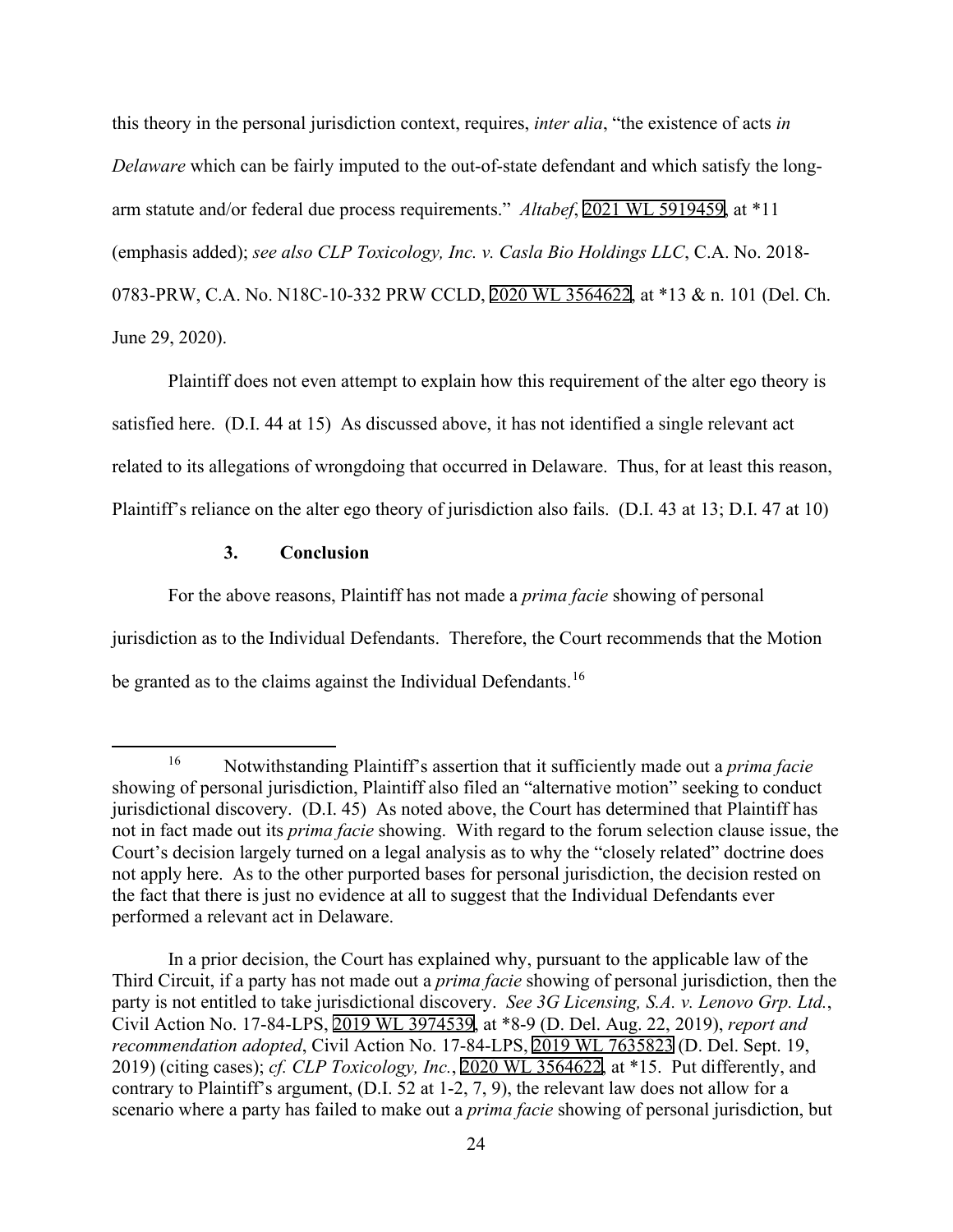# **C. Failure to State a Claim**

Defendants next argue that in the FAC, Plaintiff fails to state a claim as to each of its causes of action, such that those claims should be dismissed pursuant to Rule 12(b)(6). (D.I. 43 at 15-19)

The sufficiency of pleadings for non-fraud claims is governed by [Federal Rule of Civil](http://www.google.com/search?q=FRCP+8)  [Procedure 8](http://www.google.com/search?q=FRCP+8), which requires "a short and plain statement of the claim showing that the pleader is entitled to relief[.]" [Fed. R. Civ. P. 8\(a\)\(2\)](http://www.google.com/search?q=FRCP+8(a)(2)). When presented with a Rule 12(b)(6) motion to dismiss for failure to state a claim, a court conducts a two-part analysis. *Fowler v. UPMC Shadyside*, [578 F.3d 203, 210](http://scholar.google.com/scholar?q=578+f.3d+203&btnG=&hl=en&as_sdt=6) ([3d Cir. 2009\)](http://www.google.com/search?q=utah+rules+of+civil+procedure,+rule++2009). First, the court separates the factual and legal elements of a claim, accepting "all of the complaint's well-pleaded facts as true, but [disregarding] any legal conclusions." *Id.* at 210-11. Second, the court determines "whether the facts alleged in the complaint are sufficient to show that the plaintiff has a 'plausible claim for relief.'" *Id.* at 211 (quoting *Ashcroft v. Iqbal*, [556 U.S. 662](http://www.google.com/search?q=556+u.s.+662)[, 6](http://scholar.google.com/scholar?q=556+u.s.+662&btnG=&hl=en&as_sdt=6)[79](http://www.google.com/search?q=679) (2009)). In assessing the plausibility of a claim, the court must "construe the complaint in the light most favorable to the plaintiff, and determine whether, under any reasonable reading of the complaint, the plaintiff may be entitled to relief." *Id.* at 210 (quoting *Phillips v. Cnty. of Allegheny*, [515 F.3d 224, 233](http://scholar.google.com/scholar?q=515+f.3d+224&btnG=&hl=en&as_sdt=6)  (3[d Cir. 2008\)](http://www.google.com/search?q=utah+rules+of+civil+procedure,+rule++2008))).

Below, the Court addresses Defendants' arguments as to the respective claims in turn.<sup>[17](#page-24-0)</sup>

## **1. The Contract Claims (Counts I, II, III and IV)**

still somehow has made out a sufficient showing to warrant obtaining jurisdictional discovery. *See id.* Therefore, the Court DENIES Plaintiff's motion for jurisdictional discovery.

<span id="page-24-0"></span>The parties agree that Florida law applies to the substantive claims at issue here and that it is relevant to the analysis in this subsection of the Report and Recommendation. (D.I. 43 at 14; D.I. 44 at 17-20)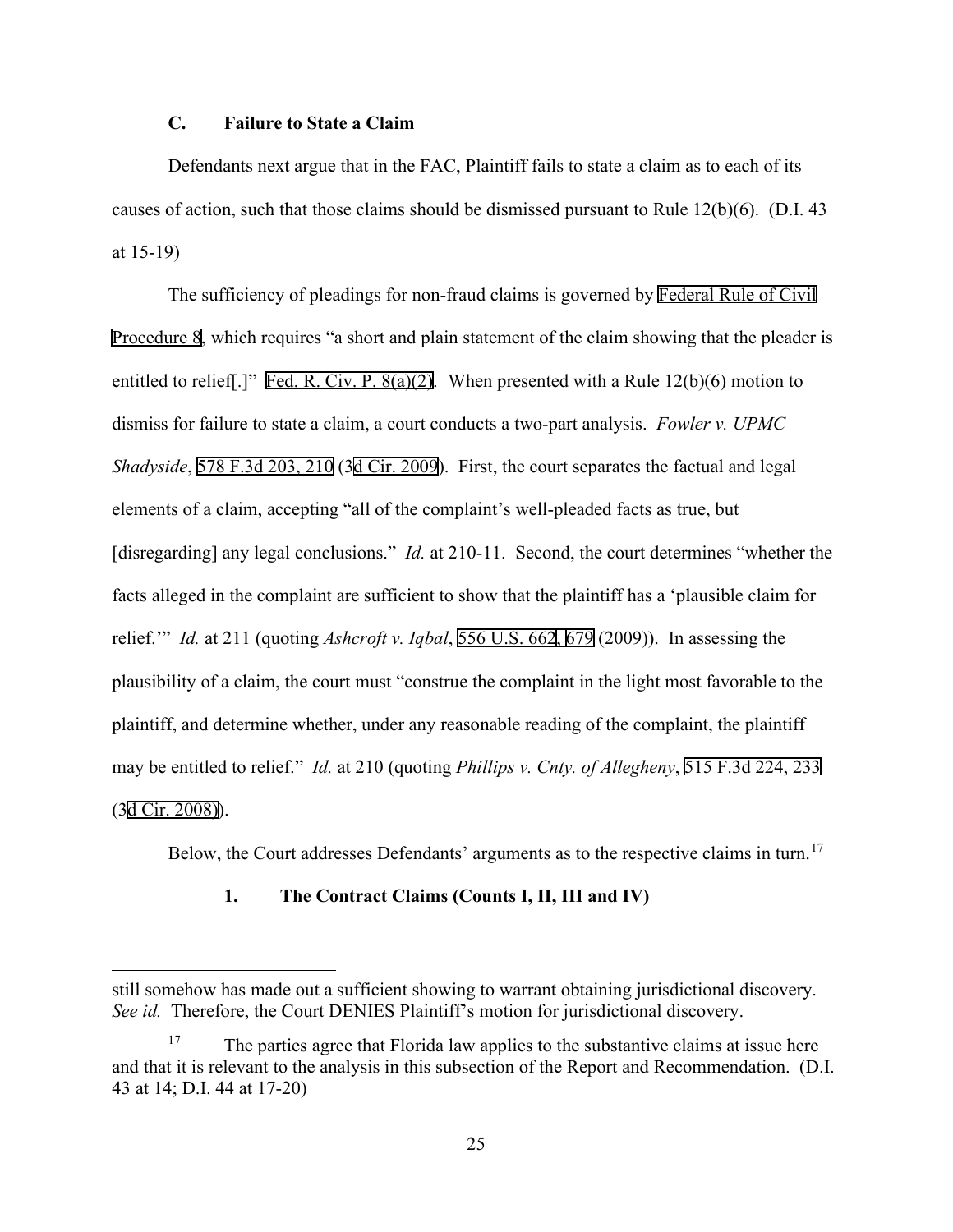With regard to Defendants' arguments as to the contract claims in Counts I-IV, the Court here will largely focus on Counts II and IV.<sup>[18](#page-25-0)</sup>

In Count II of the FAC, which is a breach of contract claim against ECB and AVC for breach of the Stock Pledge Agreement, (D.I. 39 at  $\P$  144-49), <sup>[19](#page-25-1)</sup> Plaintiff alleges that ECB and AVC "breached the Stock Pledge Agreement by causing SFI to enter [the ABC Proceeding] without prior notice to and consent from Zausner, thereby disposing of Zausner's collateral for [the Subsequent Installments,]" (*id.* at ¶ 148). Defendants argue that Plaintiff has not sufficiently alleged a breach of contract here because Plaintiff has pointed to nothing in the Stock Pledge Agreement requiring Plaintiff's notice or consent in order to put SFI into an ABC proceeding. (D.I. 43 at 15)

Plaintiff, however, responds by: (1) pointing to its earlier allegation in the FAC establishing that, in Section 8 of the Stock Pledge Agreement, ECB/AVC agreed that they would "not . . . dispose of . . . any of the Collateral or any interest therein except as expressly provided for herein or with the prior written consent of Secured Party[,]" (D.I. 39 at ¶ 55 (brackets and emphasis omitted); *see also* Stock Pledge Agreement at ¶ 8); and (2) arguing that because

<span id="page-25-0"></span><sup>&</sup>lt;sup>18</sup> With respect to Count I, which alleges a breach of contract claim against ECB and AVC for breach of the SPA, (D.I. 39 at ¶¶ 129-43), and Count III, which alleges a breach of contract claim against ECB and AVC for breach of Amendment No. 1, (*id*. at ¶¶ 150-55), Defendants' only argument for dismissal relates to its lack-of-standing argument addressed in Section II.A (i.e., that Plaintiff lacks standing to enforce a breach of the respective agreements and is not owed any money pursuant to the agreements because Plaintiff is not a signatory to the agreements). (D.I. 43 at 15-16; D.I. 44 at 2, 16) For the reasons the Court set out in Section II.A, these arguments should be rejected.

<span id="page-25-1"></span><sup>&</sup>lt;sup>19</sup> Under Florida law, the elements of a breach of contract claim are: (1) the existence of a contract; (2) a breach of the contract and (3) damages that resulted from the breach. *DNA Sports Performance Lab., Inc. v. Club Atlantis Condo. Assoc., Inc.*, [219 So. 3d](http://scholar.google.com/scholar?q=219++so.++3d+107&btnG=&hl=en&as_sdt=6) [107, 109](http://scholar.google.com/scholar?q=219++so.++3d+107&btnG=&hl=en&as_sdt=6) (Fla. Dist. Ct. App. 2017).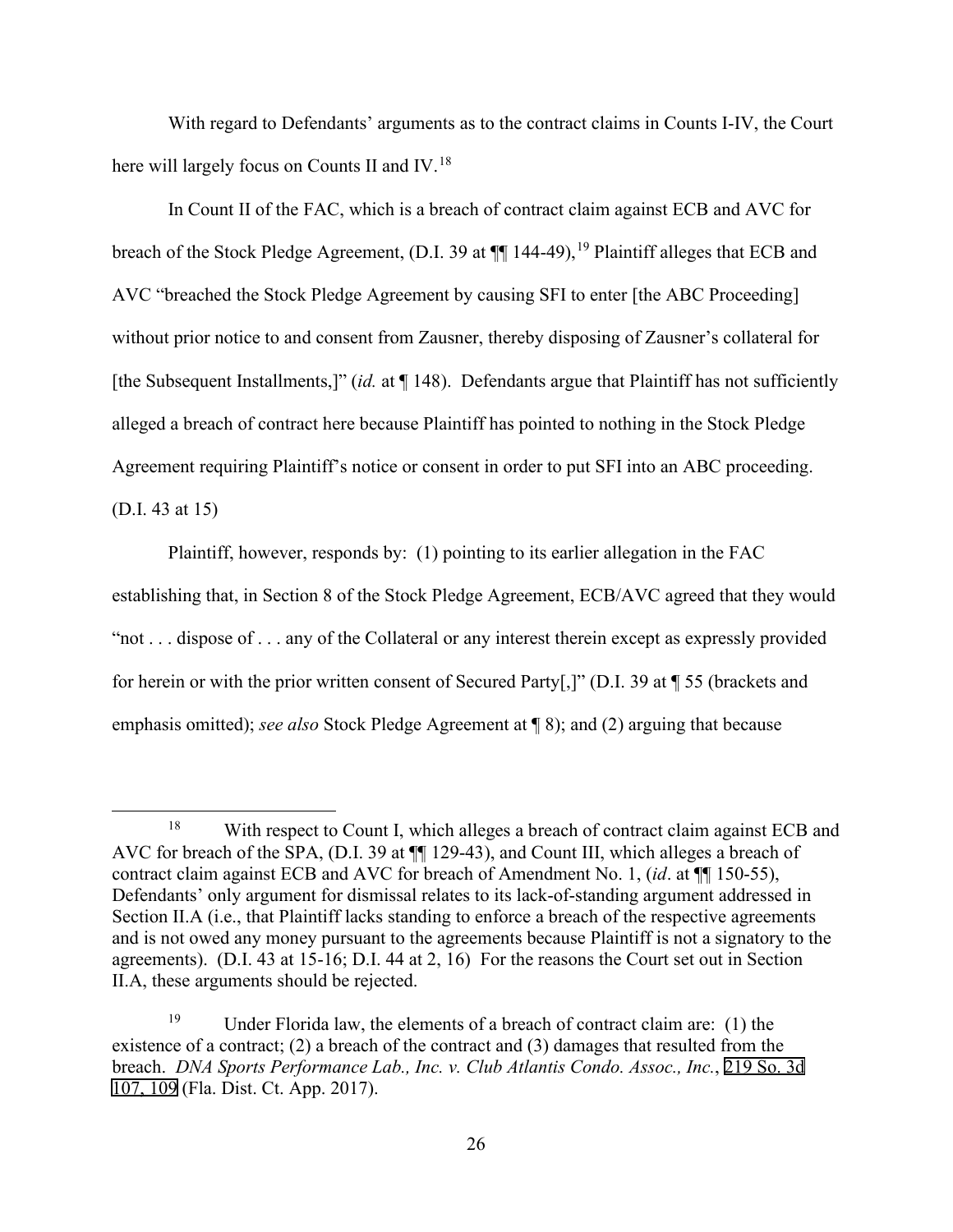ECB/AVC are alleged to have "destroyed, dissipated and disposed of the value of Zausner's security interest in 90% of the shares of SFI" via the ABC proceeding, this amounts to a breach of Section 8, (D.I. 39 at ¶ 108). (D.I. 44 at 16-17) These prior allegations from the FAC are expressly incorporated into Count II. (D.I. 39 at ¶ 144) And in light of those allegations, the Court is not persuaded that Count II fails to state a plausible claim.<sup>20</sup>

In Count IV, Plaintiff alleges a claim against ECB and AVC for breach of the implied covenant of good faith and fair dealing with respect to the Stock Pledge Agreement. (*Id.* at ¶¶ 156-65) Pursuant to Florida law, "every contract includes an implied covenant that the parties will perform in good faith." *Bergman v. Royal Caribbean Cruises, Ltd*., Case Number: 05- 21238-CIV-MORENO, [2005 WL 8156741](https://www.westlaw.com/Link/Document/FullText?rs=USCLink&vr=3.0&findType=Y&cite=2005%2Bwl%2B8156741&refPos=8156741&refPosType=s&clientid=USCourts), at \*3 (S.D. Fla. Sept. 29, 2005) (internal quotation marks and citation omitted) (discussing Florida law). The implied covenant of good faith and fair dealing is a "gap-filling default rule which comes into play when a question is not resolved by the terms of the contract [between parties] or when one party has the power to make a discretionary decision without defined standards." *Maor v. Dollar Thrifty Auto. Grp., Inc*., [303](http://scholar.google.com/scholar?q=303++f.+supp.+3d+1320&btnG=&hl=en&as_sdt=6)  [F. Supp. 3d 1320, 1327](http://scholar.google.com/scholar?q=303++f.+supp.+3d+1320&btnG=&hl=en&as_sdt=6) (S.D. Fla. 2017) (citing Florida law) (internal quotation marks and citation omitted). Florida courts have disallowed such a claim in two situations: "(1) the implied covenant . . . should not be invoked to override express terms of the agreement[;] and (2) there can be no cause of action absent an allegation that an express term of the contract has been breached." *Bergman*, [2005 WL 8156741](https://www.westlaw.com/Link/Document/FullText?rs=USCLink&vr=3.0&findType=Y&cite=2005%2Bwl%2B8156741&refPos=8156741&refPosType=s&clientid=USCourts), at \*3 (internal quotation marks and citation omitted).

Defendants contend that this claim must be dismissed because "there is no underlying breach of the Stock Pledge [Agreement]." (D.I. 43 at 16) However, as discussed above with

<span id="page-26-0"></span><sup>&</sup>lt;sup>20</sup> In their reply brief, Defendants did not respond to any of Plaintiff's arguments regarding the plausibility of the substantive claims. (D.I. 47)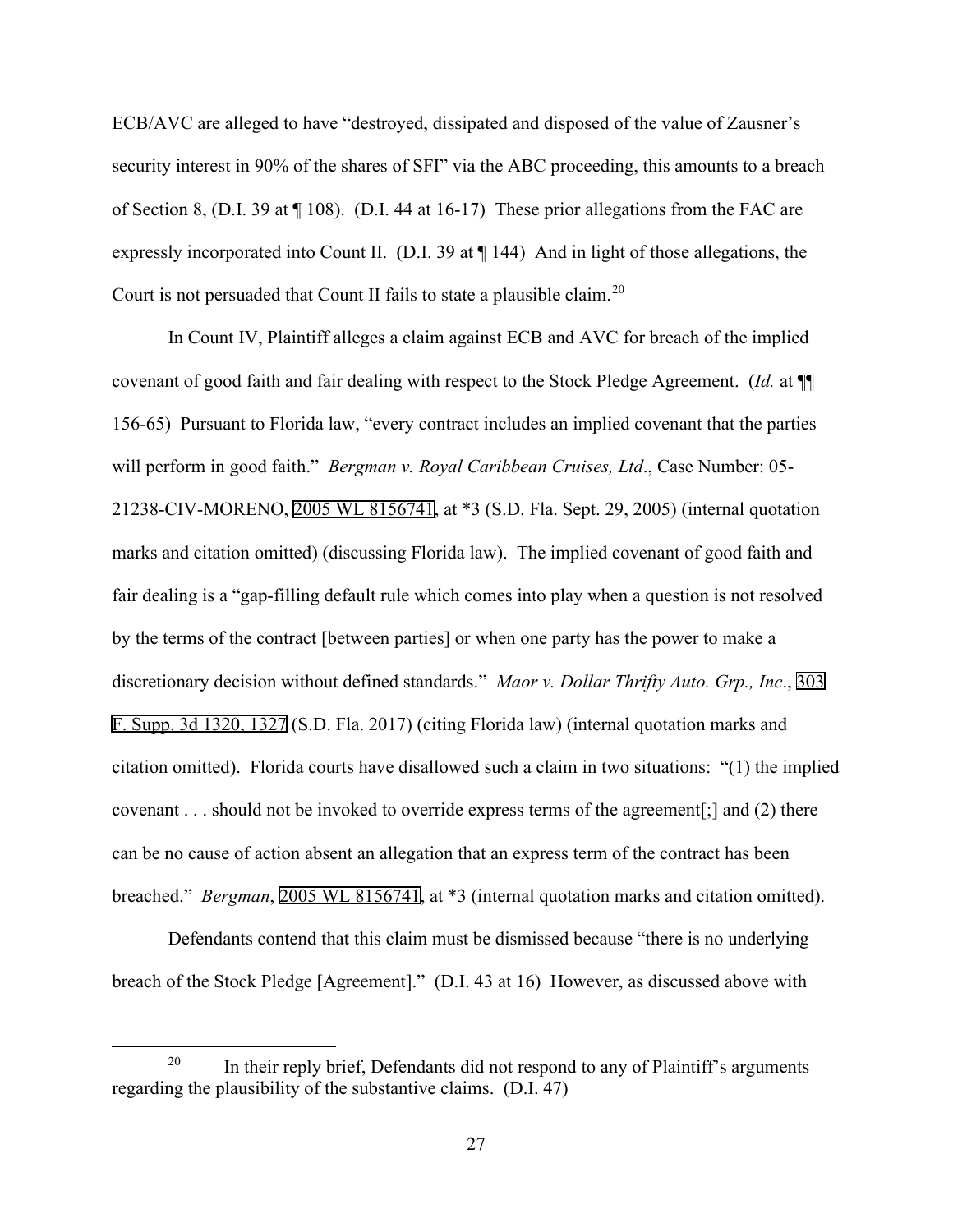regard to Count II, Plaintiff has sufficiently alleged a breach of the Stock Pledge Agreement. Thus, Defendants' argument here too must fail.

### **2. Equitable Accounting (Count V)**

Count V is a claim for equitable accounting, brought against all Defendants. (D.I. 39 at ¶¶ 166-73) Under Florida law, this type of a claim can be a stand-alone cause of action; a party seeking such an accounting must show either: "(1) a sufficiently complicated transaction and an inadequate remedy at law[;] or (2) the existence of a fiduciary relationship." *Schmidt v. Wells Fargo Bank, N.A.*, Case No. 8:20-cv-150-T-33AAS, [2020 WL 758161,](https://www.westlaw.com/Link/Document/FullText?rs=USCLink&vr=3.0&findType=Y&cite=2020%2Bwl%2B758161&refPos=758161&refPosType=s&clientid=USCourts) at \*5 (M.D. Fla. Feb. 14, 2020) (internal quotation marks and citation omitted).

In Claim V, Plaintiff requests an equitable accounting of ECB's and AVC's assets and finances to determine if those entities fraudulently transferred the funds from the sale of SFI's assets to Atalanta (the "transaction"). (D.I. 39 at ¶ 169) Defendants contend that Count V must be dismissed for four reasons: (1) such a claim can only be raised "as to the accounts between the parties to a transaction" (here, the transaction between SFI and Atalanta), but Plaintiff "is a stranger" to the transaction; (2) Plaintiff fails to allege a fiduciary relationship with any of the Defendants or with any of the parties to the transaction; (3) the transaction is not complex; and (4) Plaintiff has an adequate remedy at law (i.e., damages). (D.I. 43 at 16-17)

These arguments each fail. With respect to Defendants' first argument, the sole case that they cite in support, *Managed Care Sols., Inc. v. Essent Healthcare, Inc.*, [694 F. Supp. 2d 1275,](http://scholar.google.com/scholar?q=694+f.+supp.+2d+1275&btnG=&hl=en&as_sdt=6) [1280](http://scholar.google.com/scholar?q=694+f.+supp.+2d+1275&btnG=&hl=en&as_sdt=6) (S.D. Fla. 2010), does not actually hold that only parties in direct privity with each other can seek an equitable accounting from each other in litigation, (D.I. 44 at 17 n.12). So the Court cannot find that the claim is insufficiently pleaded on that basis. Defendants' second argument is insufficient because establishing a fiduciary relationship is not a requirement if the claim

28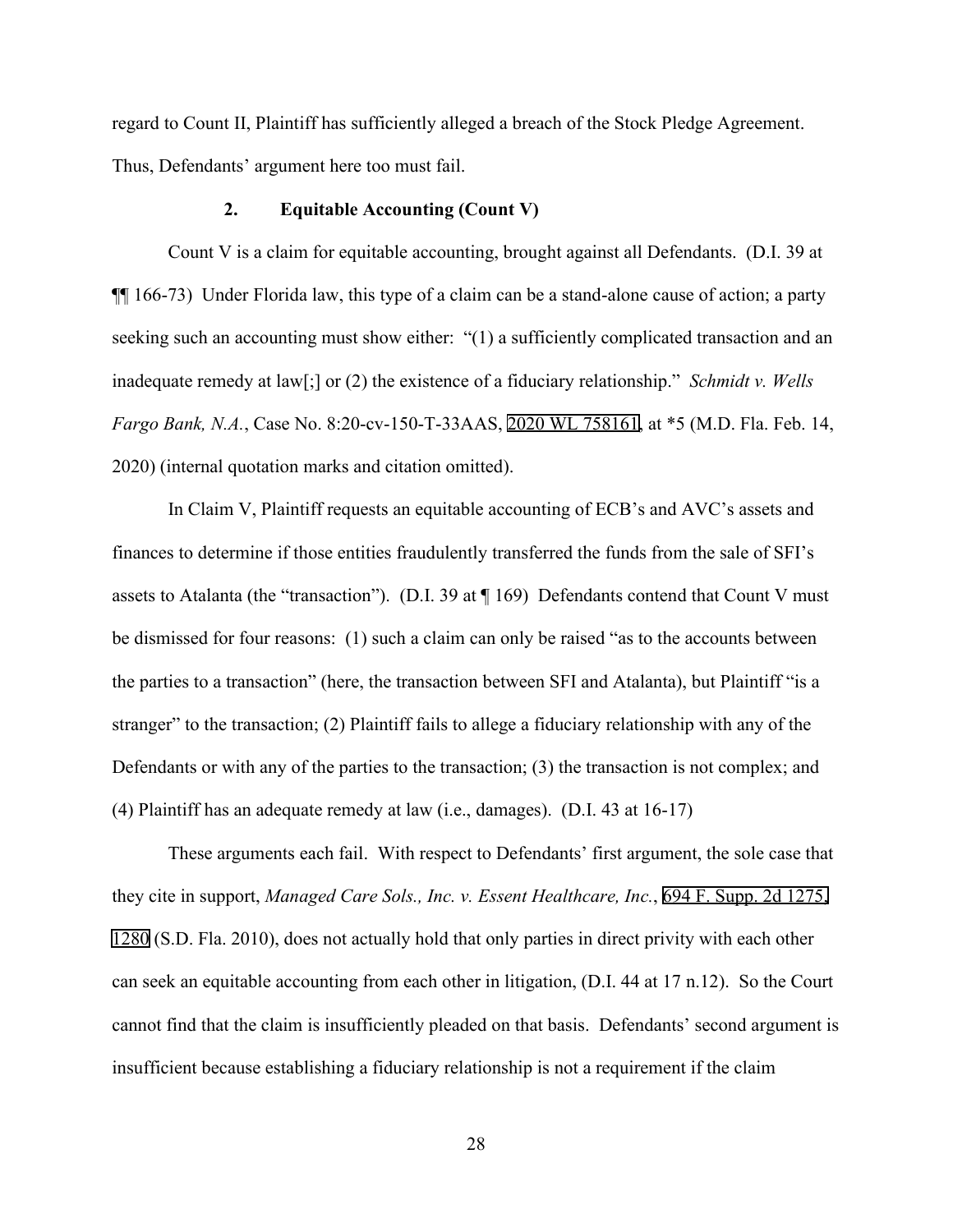sufficiently pleads a complex transaction and an inadequate remedy at law. *Schmidt*, [2020 WL](https://www.westlaw.com/Link/Document/FullText?rs=USCLink&vr=3.0&findType=Y&cite=2020%2Bwl758161&refPos=758161&refPosType=s&clientid=USCourts)  [758161](https://www.westlaw.com/Link/Document/FullText?rs=USCLink&vr=3.0&findType=Y&cite=2020%2Bwl758161&refPos=758161&refPosType=s&clientid=USCourts), at \*5; *see also* (D.I. 44 at 18). As to the third argument, here the FAC alleges that the underlying transaction between the parties (pursuant to the SPA and Amendment No. 1) is complex. (D.I. 39 at ¶¶ 167, 170) And this allegation seems plausible, since: (1) the transaction at issue has generated three separate lawsuits in two federal courts; (2) it involves a "multi-tiered structure for securing payment" for SFI's sale; and (3) implicates a number of different contractual agreements and many different parties/related corporations/relevant actors, (D.I. 39 at ¶ 167; D.I. 44 at 18). *See Lan Li v. Walsh*, CASE NO. 16-81871-CIV-MARRA, [2017 WL](https://www.westlaw.com/Link/Document/FullText?rs=USCLink&vr=3.0&findType=Y&cite=2017%2Bwl%2B%2B3130392&refPos=3130392&refPosType=s&clientid=USCourts)  [3130392](https://www.westlaw.com/Link/Document/FullText?rs=USCLink&vr=3.0&findType=Y&cite=2017%2Bwl%2B%2B3130392&refPos=3130392&refPosType=s&clientid=USCourts), at \*7 (S.D. Fla. July 24, 2017). Finally, as for Defendants' assertion that Plaintiff has an adequate remedy at law, the FAC pleads that Plaintiff cannot assert breach of contract claims against C2B (or the Individual Defendants) because they are not parties to the SPA, and thus cannot obtain an adequate remedy at law at least as to them. (D.I. 39 at ¶ 172) This is sufficient at this stage of the case.

## **3. Tortious Interference with Contract (Count VI)**

Count VI is a claim for tortious interference with contract, brought against the Individual Defendants and C2B. (*Id*. at ¶¶ 174-80) Pursuant to Florida law, a plaintiff asserting a tortious interference claim must establish: (1) the existence of a contractual relationship; (2) knowledge of the relationship on the part of the defendant; (3) an intentional and unjustified interference with the relationship by the defendant; and (4) damage to the plaintiff as a result of the breach of the relationship. *All Tag Corp. v. Checkpoint Sys., Inc*., CASE NO. 17-81261-CIV-DIMITROULEAS, [2018 WL 6514795,](https://www.westlaw.com/Link/Document/FullText?rs=USCLink&vr=3.0&findType=Y&cite=2018%2Bwl%2B6514795&refPos=6514795&refPosType=s&clientid=USCourts) at \*6 (S.D. Fla. Mar. 27, 2018); *Ethan Allan, Inc. v. Georgetown Manor, Inc.*, [647 So. 2d 812, 814](http://scholar.google.com/scholar?q=647+so.+2d+812&btnG=&hl=en&as_sdt=6) (Fla. 1994).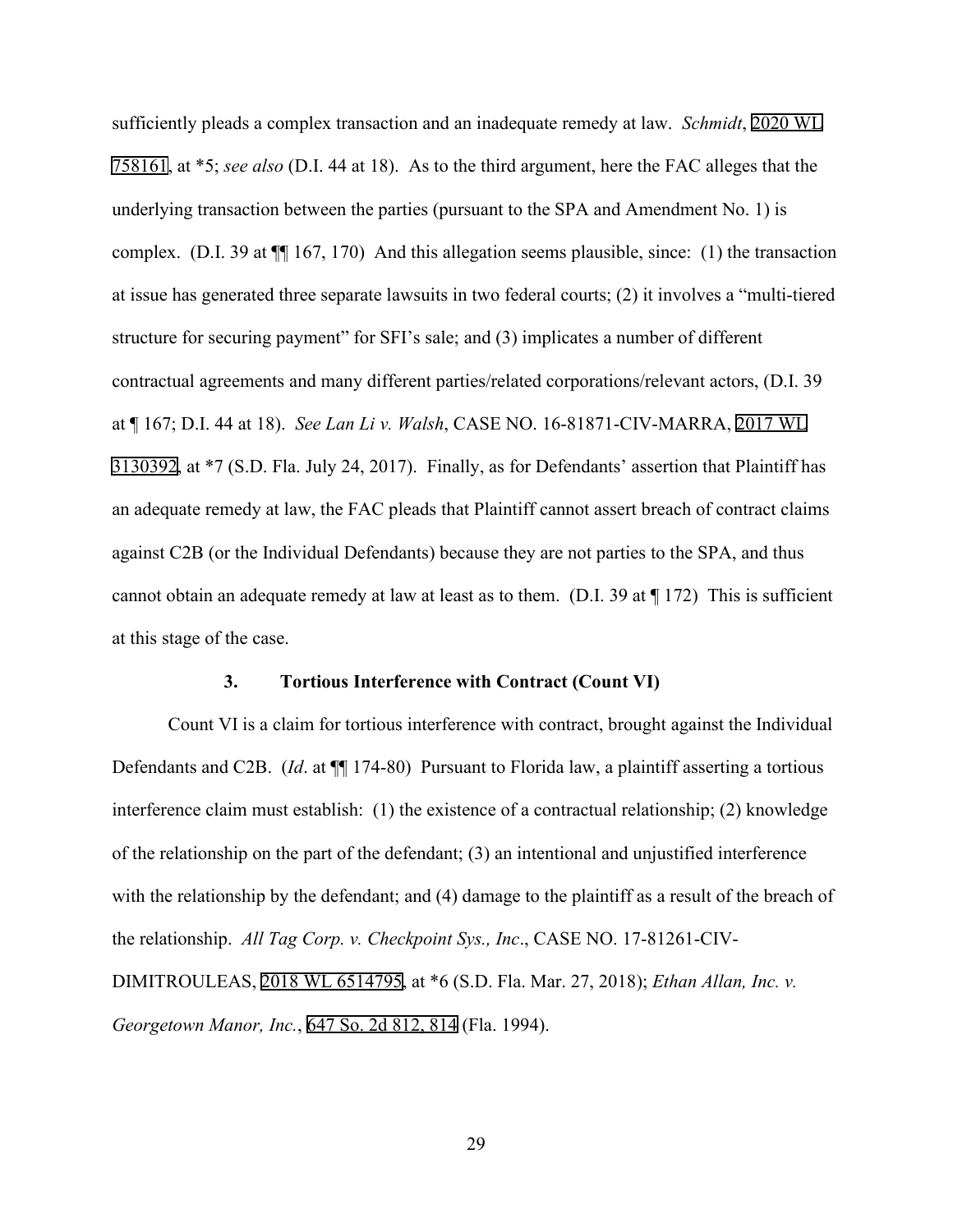As discussed above, the Court has found that Plaintiff may not maintain claims against the Individual Defendants, for lack of personal jurisdiction. So it therefore focuses on C2B here. As to C2B, Defendants' primary assertion is that the FAC lacks allegations that any of C2B's acts interfered with the relevant contractual rights, and, more broadly, that C2B "did anything" wrong here. (D.I. 43 at  $18-19$ )<sup>[21](#page-29-0)</sup>

But this argument is belied by the FAC's allegations. (D.I. 44 at 19) The FAC asserts that: (1) C2B had knowledge of the relevant agreements; (2) it took affirmative steps with ulterior motives to prevent ECB and AVC from paying the Subsequent Installments, such as by causing those parties to sell SFI's assets to Atalanta and diverting the proceeds elsewhere or by initiating the ABC proceedings; and (3) there was no legal justification for C2B's wrongful acts. (D.I. 39 at ¶¶ 177-79; *see also* ¶¶ 13, 68, 104, 108, 170)

## **4. Conspiracy Claim (Count VII)**

Count VII of the FAC alleges conspiracy to commit tortious interference with contract against the Individual Defendants and C2B. (*Id.* at  $\P$  181-87)<sup>[22](#page-29-1)</sup> Here again, for reasons explained above, the Court focuses only on C2B here.

<span id="page-29-0"></span><sup>&</sup>lt;sup>21</sup> To the extent that Defendants argue that the claim fails because "Zausner has no contract rights with which any of the Defendants allegedly interfered[,]" (D.I. 43 at 18), the Court has rejected that argument in Section II.A.

<span id="page-29-1"></span><sup>&</sup>lt;sup>22</sup> Under Florida law, a civil conspiracy requires: (1) an agreement between two or more parties; (2) to do an unlawful act or to do a lawful act by unlawful means; (3) the commission of an overt act in furtherance of the conspiracy; and (4) damage to plaintiff as a result. *Eagletech Commc'ns, Inc. v. Bryn Mawr Inv. Grp., Inc.*, [79 So. 3d 855, 863](http://scholar.google.com/scholar?q=79++so.++3d++855&btnG=&hl=en&as_sdt=6) (Fla. Dist. Ct. App. 2012) (citation omitted). Furthermore, Florida law states that a valid claim must allege an independent underlying illegal act or tort on which the conspiracy is based. *See Carney v. IDI-DX, Inc.*, No. 2:12-cv-00449-FtM-29DNF, [2013 WL 4080326,](https://www.westlaw.com/Link/Document/FullText?rs=USCLink&vr=3.0&findType=Y&cite=2013%2B%2Bwl%2B%2B4080326&refPos=4080326&refPosType=s&clientid=USCourts) at \*3 (M.D. Fla. Aug. 13, 2013); *Raimi v. Furlong*, [702 So. 2d 1273, 1284](http://scholar.google.com/scholar?q=702++so.++2d++1273&btnG=&hl=en&as_sdt=6) (Fla. Dist. Ct. App. 1997).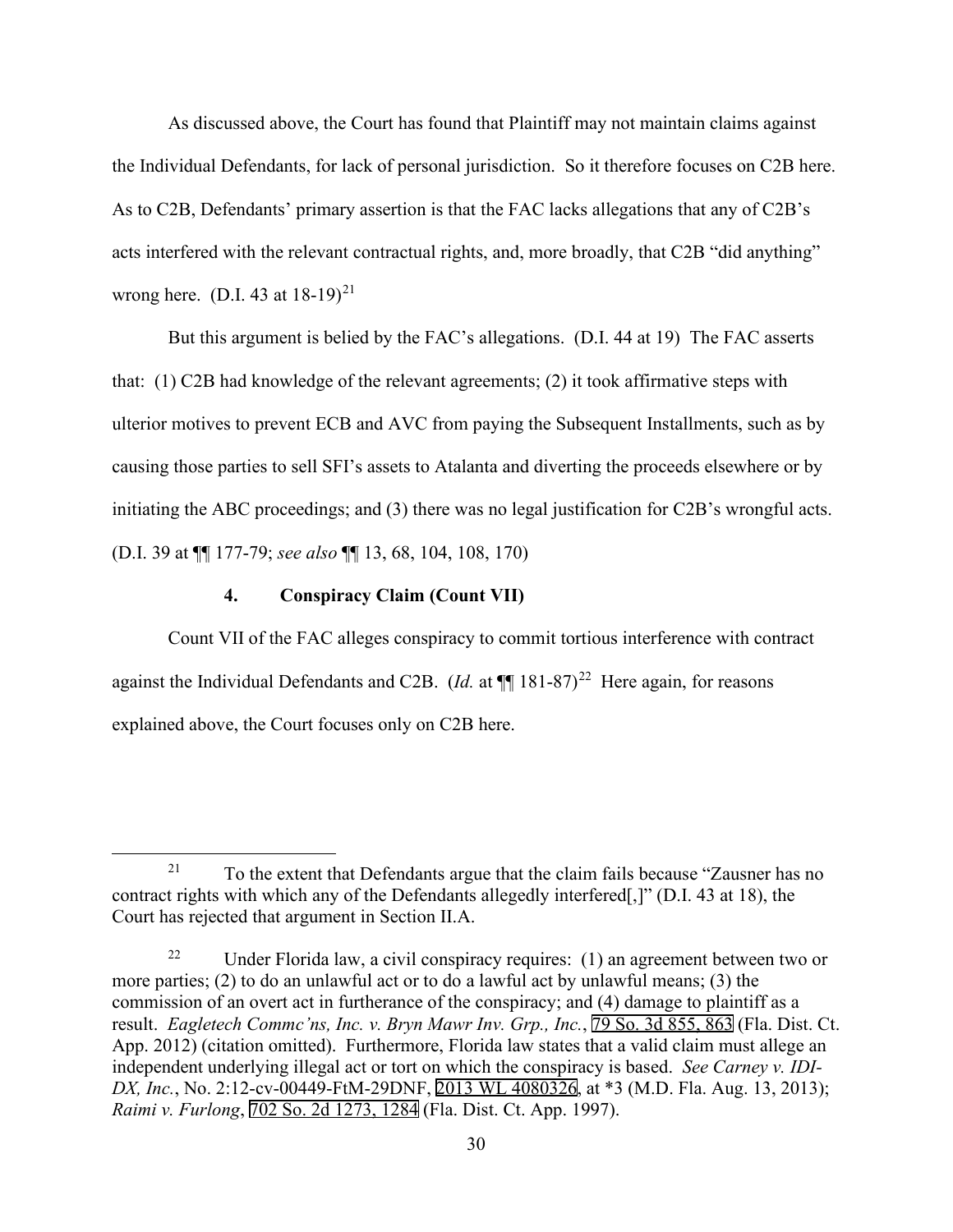As relevant to C2B, Defendants argue that pursuant to Florida law, a civil conspiracy claim must be supported by an underlying wrong, and since here there is no valid claim for tortious interference, there can be no civil conspiracy claim. (D.I. 43 at 19) This is not persuasive, however, in light of the Court's above rejection of Defendants' argument for dismissal as to Count VI. (D.I. 44 at 20)

### **D. Motion to Strike**

Lastly, Defendants argue that the Court should strike the FAC's allegations regarding the sale of SFI's assets and the business affairs of SFI. (D.I. 43 at 20) [Federal Rule of Civil](http://www.google.com/search?q=FRCP+12(f)) [Procedure 12\(f\)](http://www.google.com/search?q=FRCP+12(f)) states, in relevant part, that a "court may strike from a pleading an insufficient defense or any redundant, immaterial, impertinent, or scandalous matter." [Fed. R. Civ. P. 12\(f\).](http://www.google.com/search?q=FRCP+12(f)) "The purpose of a motion to strike is to clean up the pleadings, streamline litigation, and avoid unnecessary forays into immaterial matters." *Sepracor Inc. v. Dey, L.P*., Civil Action No. 06- 113-JJF, [2008 WL 4377570,](https://www.westlaw.com/Link/Document/FullText?rs=USCLink&vr=3.0&findType=Y&cite=2008%2Bwl%2B4377570&refPos=4377570&refPosType=s&clientid=USCourts) at \*2 (D. Del. Sept. 26, 2008) (internal quotation marks and citation omitted). Motions to strike are generally disfavored and "usually will be denied unless the allegations have no possible relation to the controversy and may cause prejudice to one of the parties." *Id*. (internal quotation marks and citation omitted).

Defendants have not demonstrated that such allegations are "redundant, immaterial, impertinent[] or scandalous[.]" *See* Fed. R. Civ. P. [12\(f\).](http://www.google.com/search?q=FRCP+12(f)) Defendants' basis for striking the allegations is their argument that only the assignee (here SFI, not Plaintiff) has standing to pursue an inquiry regarding the details of the sale of SFI's assets. (D.I. 43 at 20) But this is not an appropriate basis to strike these allegations under Rule 12(f). *See, e.g.*, *Peralta v. Wonderful Citrus Packing LLC*, No. 1:15-cv-00263-TLN-JLT, [2016 WL 726908](https://www.westlaw.com/Link/Document/FullText?rs=USCLink&vr=3.0&findType=Y&cite=2016%2Bwl%2B726908&refPos=726908&refPosType=s&clientid=USCourts), at \*4 (E.D. Cal. Feb. 24, 2016). The Court agrees with Plaintiff that the allegations at issue provide relevant context for

31